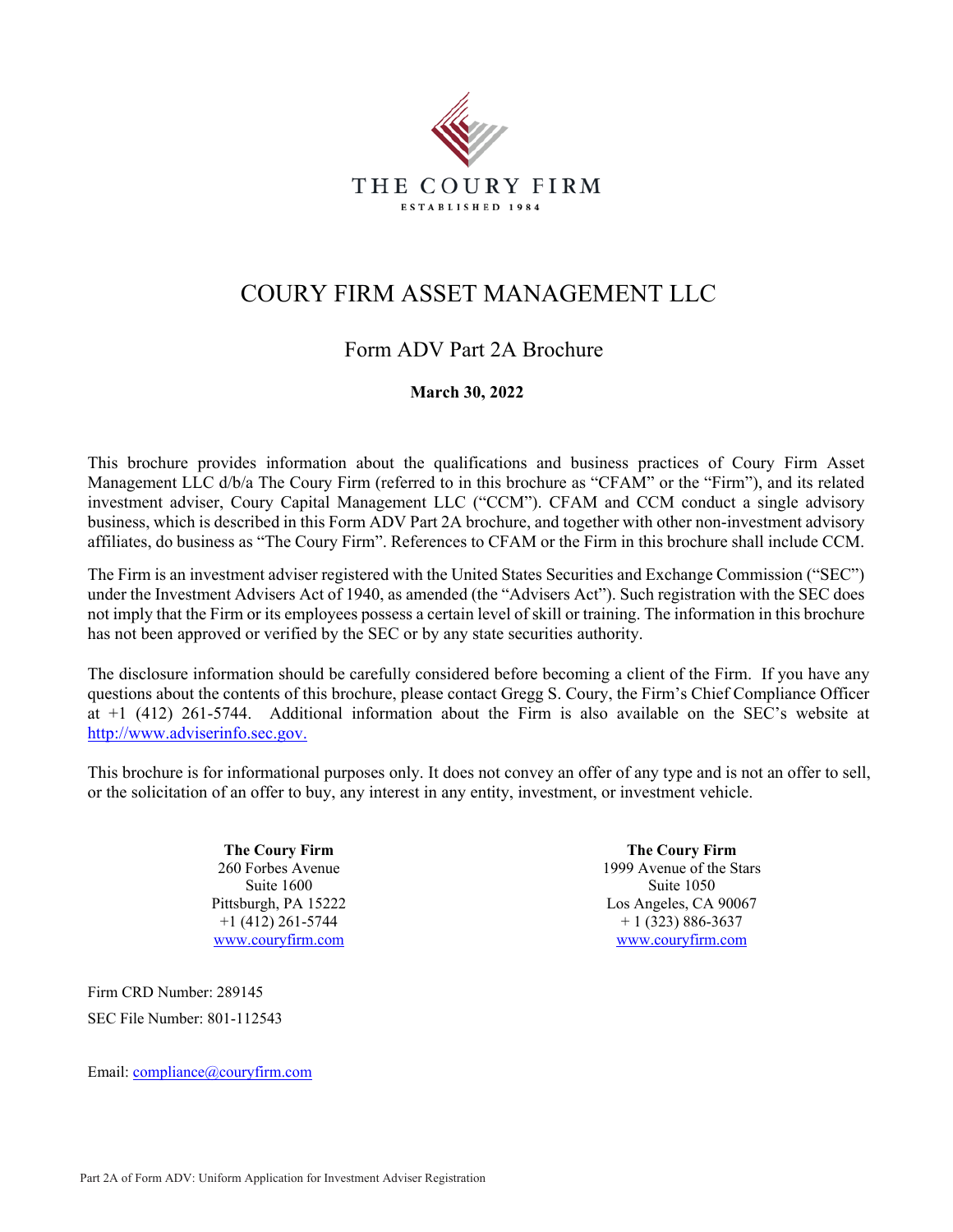## **Important Note about this Brochure**

This brochure is not:

- An offer or agreement to provide advisory services to any person;
- An offer to sell interests (or a solicitation of an offer to purchase interests) in any Affiliated Fund (as defined herein); or
- A complete discussion of the features, risks or conflicts associated with any Affiliated Fund or advisory service.

As required by the Advisers Act, the Firm provides this brochure to current and prospective Clients (as defined herein). At its discretion, the Firm may provide this brochure to current or prospective Investors (as defined herein) in an Affiliated Fund, together with other relevant Offering Documents (as defined herein) before, or in connection with, such persons' investment in an Affiliated Fund. The delivery of this brochure to an Investor or prospective Investor is not an acknowledgment that the Investor or prospective Investor is a Client under the Advisers Act or that there is any direct Client relationship with the Firm.

Additionally, this brochure is available through the SEC's Investment Adviser Public Disclosure website. Although this publicly available brochure describes investment advisory services and products of the Firm, persons who receive this brochure (whether or not from the Firm) should be aware that it is designed solely to provide information about the Firm as necessary to respond to certain disclosure obligations under the Advisers Act. As such, the information in this brochure will ordinarily differ in some ways from the information provided in relevant Offering Documents or investment advisory agreements. Relevant Offering Documents or investment advisory agreements include complete information about each product managed, or services offered by the Firm. The Firm only provides certain Offering Documents or investment advisory agreements to current eligible and qualified prospective Investors or Clients. To the extent that there is any apparent conflict between discussions herein and similar or related discussions in any Offering Documents or advisory agreements, the relevant Offering Documents and investment advisory agreements shall govern and control.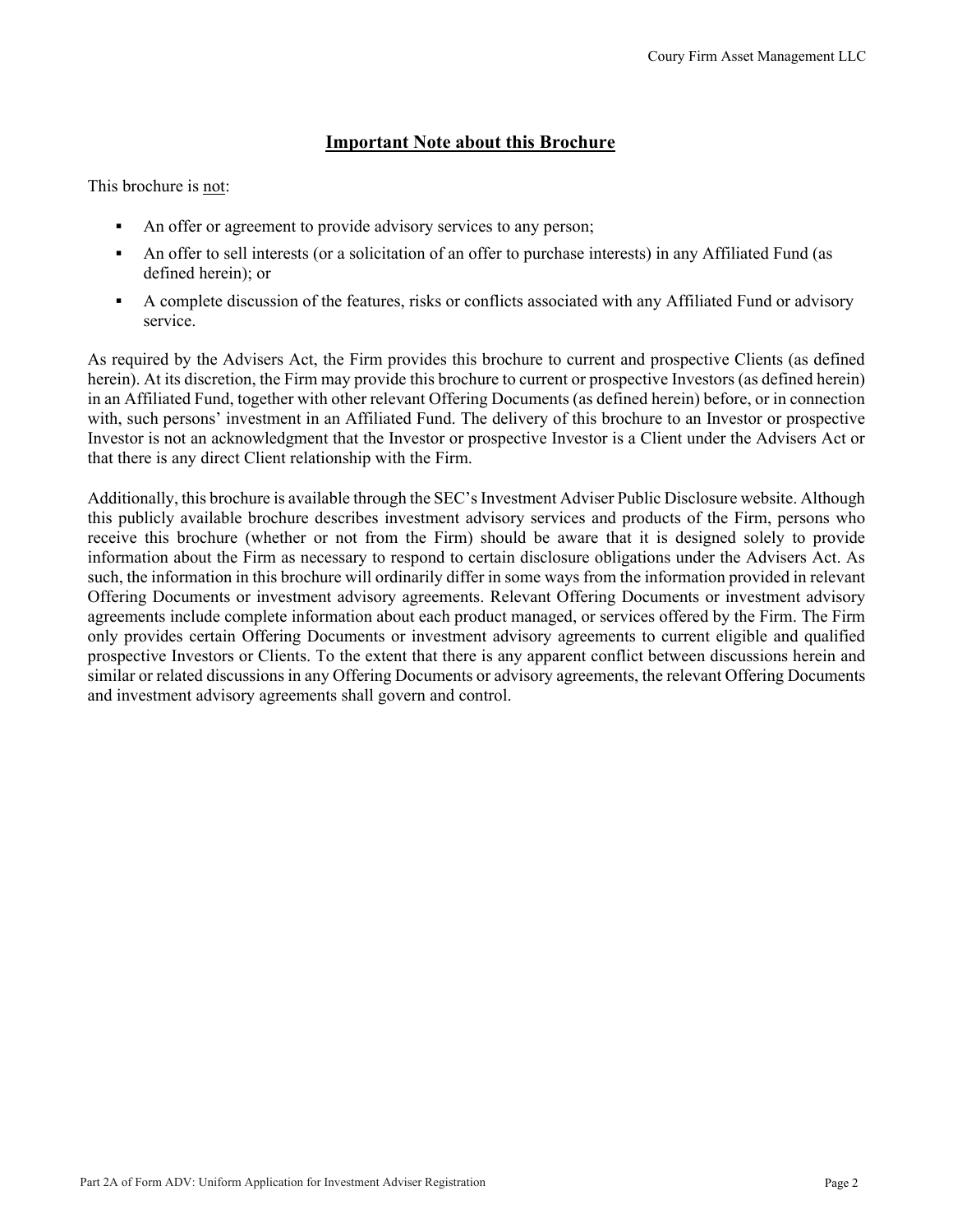#### **Item 2: Material Changes.**

This is the Firm's annual updating amendment to its Form ADV brochure for the fiscal year ending December 31, 2021. There have been no material changes to this brochure since its most recent annual update on March 30, 2021.

The Firm has made routine updates to the brochure in connection with this most recent amendment but does not believe that such updates are material. Consequently, current and/or prospective Clients or Investors are encouraged to read this brochure in its entirety.

At any time, you may view the Firm's current brochure online at the SEC's website www.adviserinfo.sec.gov by searching the Firm's name (Coury Firm Asset Management LLC) or CRD number 289145. You may also request a copy of this document by contacting  $+1$  (412) 261-5744, or emailing compliance  $@$  couryfirm.com or visiting www.couryfirm.com.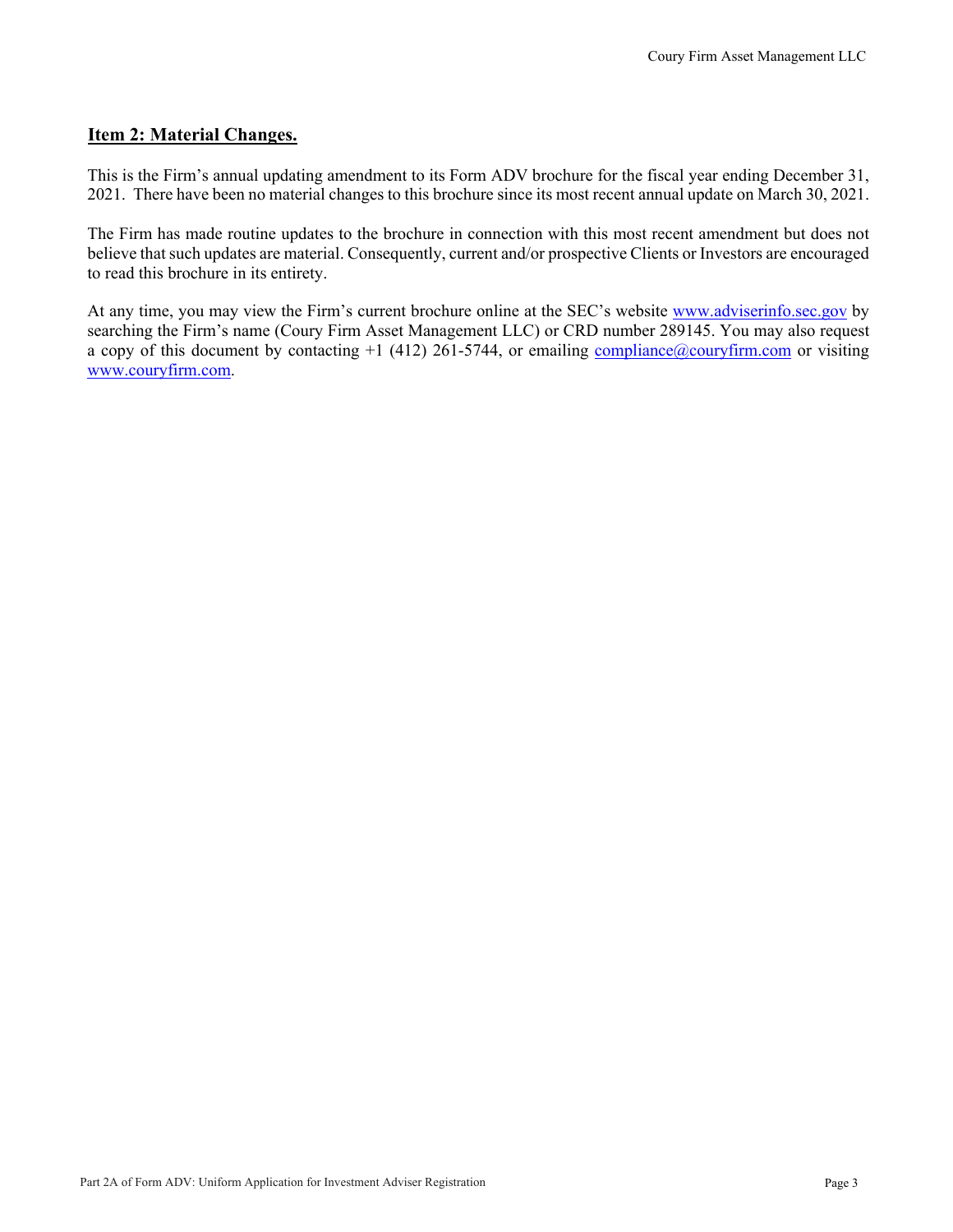## **Item 3: Table of Contents.**

| Item 11: Code of Ethics, Participation or Interest in Client Transactions and Personal Trading31 |  |
|--------------------------------------------------------------------------------------------------|--|
|                                                                                                  |  |
|                                                                                                  |  |
|                                                                                                  |  |
|                                                                                                  |  |
|                                                                                                  |  |
|                                                                                                  |  |
|                                                                                                  |  |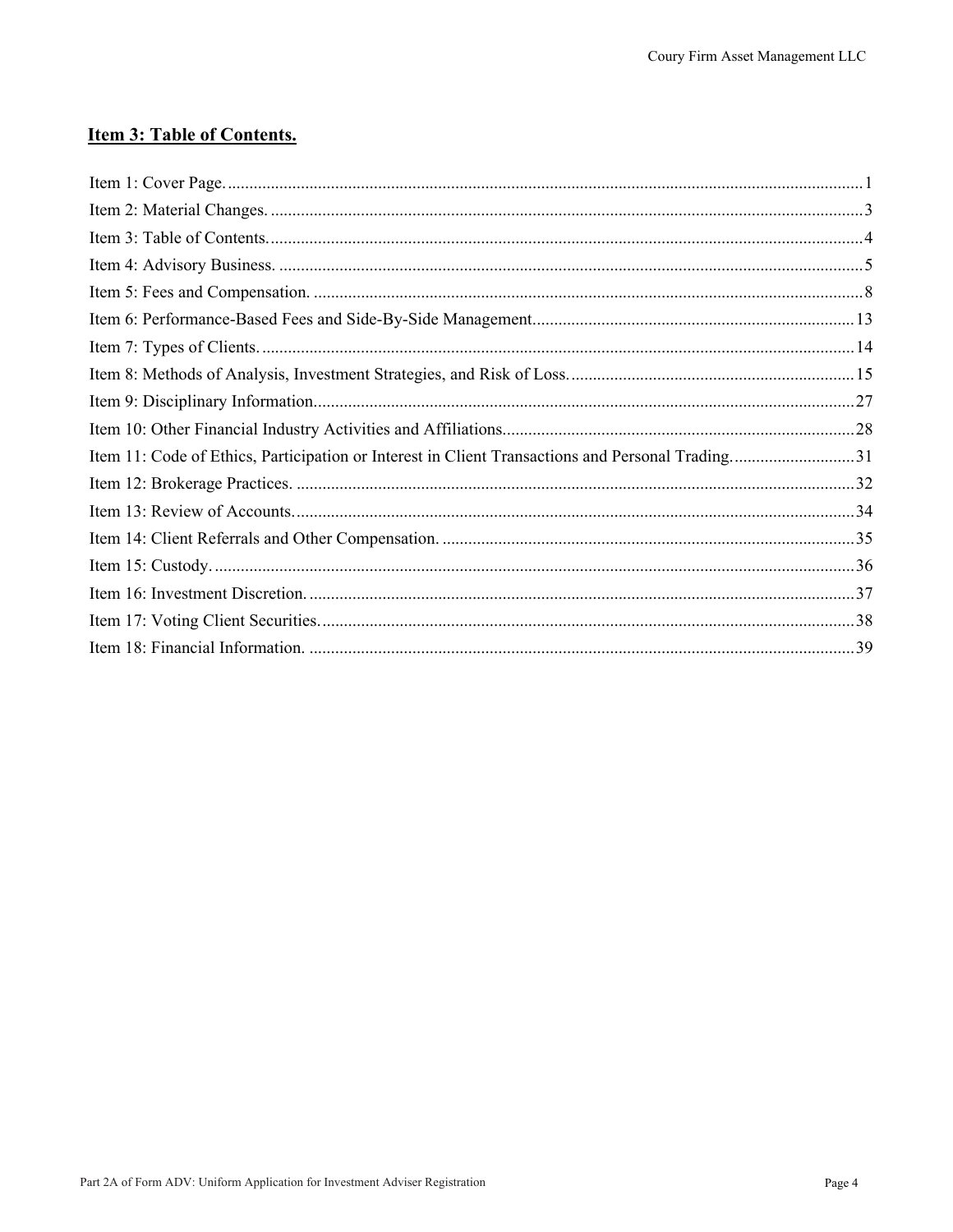#### **Item 4: Advisory Business.**

The Firm is a Delaware limited liability company and an investment adviser registered with and regulated by the SEC under the Advisers Act. The Firm has a principal place of business in Pittsburgh, Pennsylvania and an office in Los Angeles, California.

The Firm provides investment advisory and wealth planning services to high net worth individuals, families, family offices, trusts, investment partnerships, private foundations, and retirement plans, all collectively referred to in this document as "Clients." The Firm also provides investment advisory services to pooled investment vehicles (referred to as "Affiliated Funds"). For the avoidance of doubt, Affiliated Funds managed by the Firm are considered Clients. The Firm's advice with respect to Affiliated Funds is provided in accordance with the investment objectives and guidelines as set forth in the applicable Affiliated Funds' offering memorandums, organizational and governing documents, and subscription agreements (together, the "Offering Documents"). The Firm provides investment advisory services to Affiliated Funds in its capacity as the Investment Manager and employs investment programs on behalf of the Affiliated Funds. Qualified individuals or entities that invest directly in an Affiliated Fund are referred to in this document as "Investors".

#### **Firm Ownership**

The managing principals of the Firm are members of the Coury Family. Since 1997, the Coury Family has provided investment advisory services through a predecessor entity known as Coury Investment Advisors, Inc., (also known in short as "CIA"). CIA has been controlled by members of the Coury Family since the time of its founding. To provide for management and ownership succession of its business, CIA completed a reorganization and restructuring initiative in 2018 whereby CIA's Clients became Clients of the Firm (i.e., Coury Firm Asset Management LLC). The Firm provides investment advisory services to these Clients going forward.

The Firm is a wholly-owned subsidiary of The Coury Firm Holdings LP ("Parent Company"), a Delaware limited partnership formed in 2017. The limited partners of the Parent Company are GSC Holdings, Inc. (which is owned by Gregg S. Coury and The MC23 Trust, where Gregg S. Coury serves as the Trustee), The 4A Trust (where Jeffrey C. Coury serves as the Trustee), and The 35TH Family Trust (the Trustees of which are Gregg S. Coury, Jeffrey C. Coury, and Robertino S. Coury). The General Partner to the Parent Company is TCF GP LLC ("TCF GP"), which is managed by Gregg S. Coury, Jeffrey C. Coury, and Robertino S. Coury, and is owned equally by three family trusts; The MC23 Trust (where Gregg S. Coury serves as the Trustee), The 4A Trust (where Jeffrey C. Coury serves as the Trustee), and The 35TH Family Trust (Gregg S. Coury, Jeffrey C. Coury, and Robertino S. Coury serve as Trustees). The Parent Company also owns and controls non-investment advisory affiliates of the Firm (i.e., sister entities). The Firm and its non-investment advisory affiliates share certain administrative services, personnel, infrastructure and systems. From time to time, non-investment advisory affiliates may refer clients to the Firm for advisory services.

Coury Capital Management LLC ("CCM") the entity which serves as the general partner and/or manager to Affiliated Funds, is under common control with the Firm and has the same offices and place of business as the Firm. CCM is owned equally by the same three family trusts that own TCF GP LLC (as mentioned above). CCM is a related investment adviser of the Firm, serves as the general partner and/or manager to Affiliated Funds, and is relying on the Firm's registration with the SEC as an investment adviser. The Firm and CCM together conduct a single advisory business, which is described in this Form ADV Part 2A brochure. References to the Firm in this brochure shall include CCM.

For additional detail regarding the Parent Company and related investment adviser's ownership percentages, please refer to Schedule A of the Firm's Form ADV Part 1. The Firm's ADV Part 1 includes a listing of direct and indirect owners and executive officers and is publicly available on the SEC's website at www.adviserinfo.sec.gov.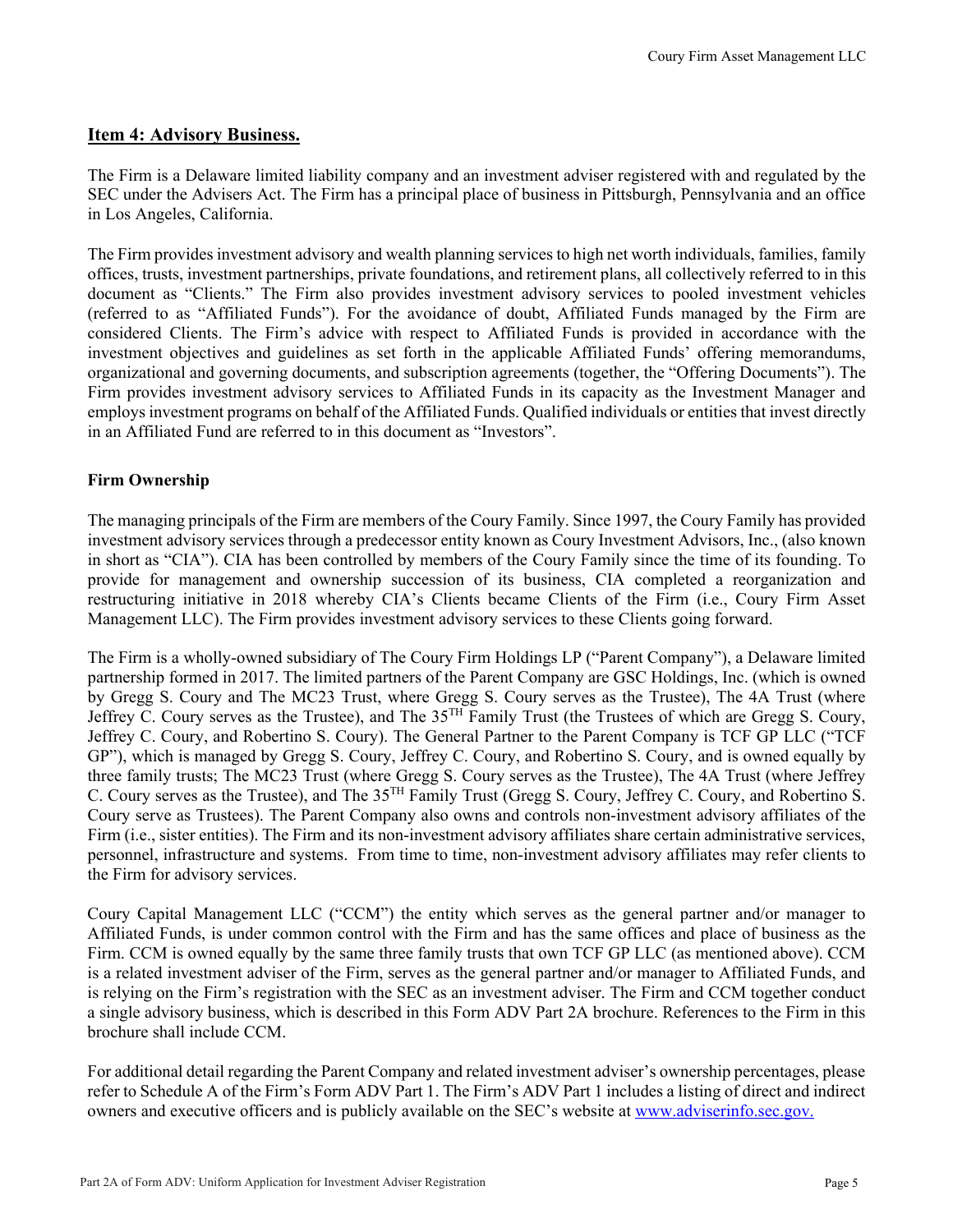#### **Firm Clients**

The Firm provides investment advice and wealth planning services, coupled with an open-architecture investment platform to service high net worth individuals, families, family offices, trusts, investment partnerships, private foundations, and retirement plans.

The Firm advises its Clients on a broad range of investments and portfolios that contain, among other investments, equities, fixed income, hedge funds, private credit, private equity, venture capital, real estate, direct investments, customized structured products, and other types of investments. The Firm will typically work with each Client to develop an investment policy statement to establish a prudent framework for their investment portfolio. The investment policy statement describes the specific allocation and guidelines recommended to meet the Client's stated investment objective and outlines the investment objective, strategy, philosophy and approach that govern the Firm's portfolio management. The Firm provides investment advisory services on a non-discretionary or discretionary basis, as determined and authorized by the Client and as outlined in their respective investment advisory agreement with the Firm.

To the extent certain of the Firm's Clients qualify, such Clients will be eligible to participate as Investors in Affiliated Funds managed by the Firm. This type of investment involves additional risk and is only recommended when consistent with the Client's stated investment objectives, tolerance for risk, suitability and liquidity profile. All relevant information, terms, and conditions relative to any Affiliated Fund managed by the Firm are outlined in the applicable Offering Documents, which each Investor is required to receive and execute before being accepted as an investor in such Affiliated Fund.

For Clients that are provided investment advisory services on a discretionary basis, the Firm has no discretion or authority to allocate or make an investment on behalf of a Client in the Firm's Affiliated Funds, without the Client's written authorization and approval of such investment. Therefore, any recommendations to a Client to invest in an Affiliated Fund are provided only on a non-discretionary basis. Please see Items 5 and 10 of this brochure for additional information regarding Affiliated Funds and the types of fees associated with making an investment therein.

In addition to the above services, the Firm also serves as a multi–family office to prominent families across the country. The Firm serves as the management office for these wealthy families, providing strategy and planning related guidance, including comprehensive trust and estate planning recommendations, family governance advisory, accounting and tax assistance, risk management, private business venture advice, philanthropy, and other family office related services. These services are further addressed in Item 10 of this brochure.

The Firm provides investment advice regarding unaffiliated private investment funds to certain qualified Clients as it deems appropriate. The Firm's role relative to the unaffiliated private investment funds shall be limited to its initial and ongoing due diligence and investment monitoring services. Private fund offerings are generally offered only through an offering memorandum (and its related governing documents) and may only be offered to qualified investors. If the Firm's Client becomes an investor of an unaffiliated private fund, the amount of assets invested in the fund(s) shall be included as part of "assets under management" for purposes of the Firm calculating its investment advisory fee. The Firm's Clients are under no obligation to consider or make an investment in a private investment fund(s), and private investment funds generally involve various risk factors, including, but not limited to, potential for complete loss of principal, liquidity constraints and lack of transparency, and other factors which are discussed in each fund's respective offering documents, which will be provided to each prospective investment Client for review and consideration prior to investing. In addition, a Client's interests in unaffiliated private fund(s) are reflected on the fund's books and records and Client assets invested in such funds are generally custodied at a different custodian than typically used by Clients of the Firm (and may be considered held-away assets). Unlike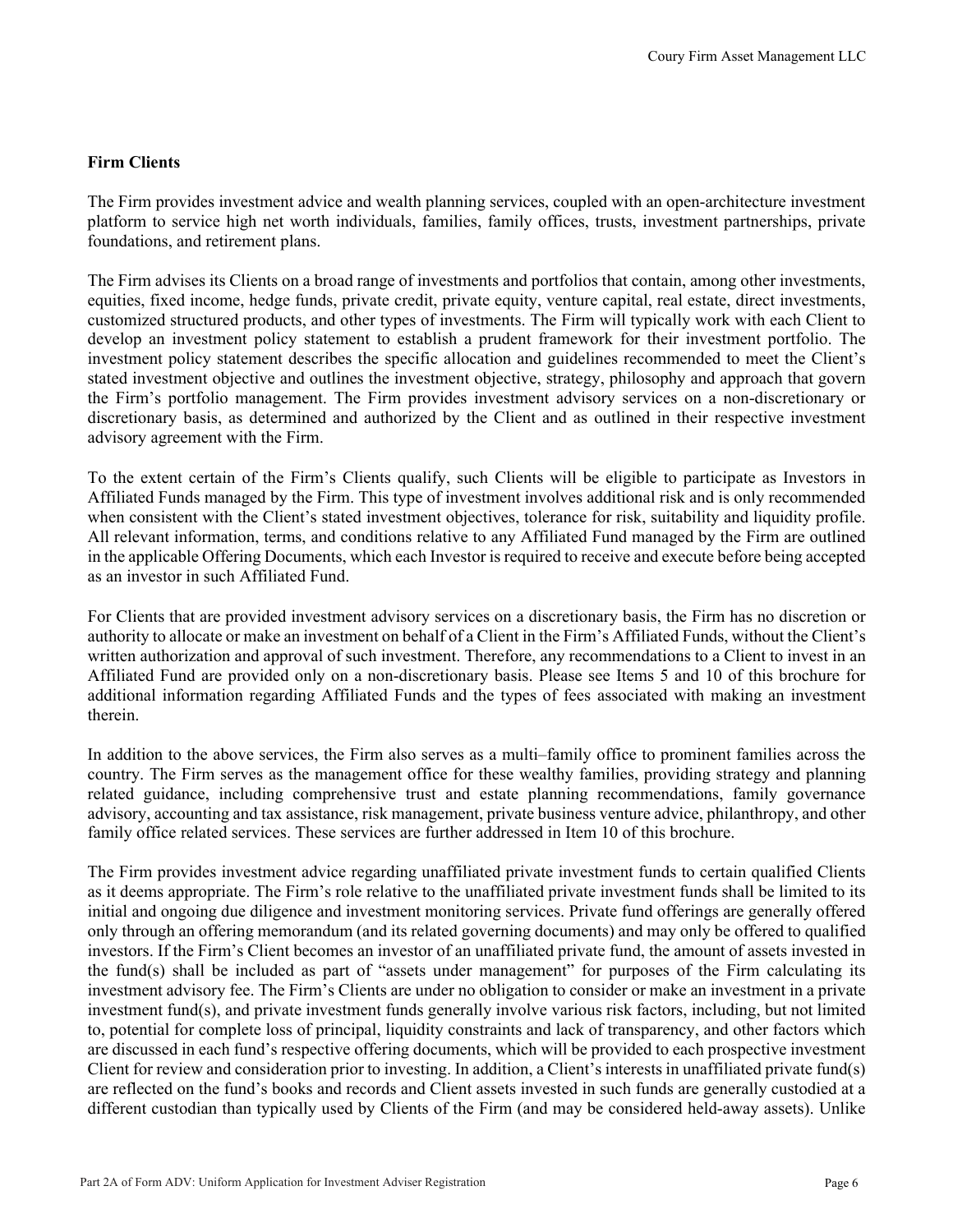liquid investments that a Client may own, private investment funds do not provide daily (or in some cases even quarterly or annual) liquidity or pricing, and in the event the Firm references private investment funds owned by the Client on any supplemental account reports prepared by the Firm, the value(s) for all private investment funds owned by the Client shall reflect the most recent valuation provided by the fund sponsor and/or its fund administrator. If no subsequent valuation post-purchase is provided by the fund sponsor then the valuation shall reflect the initial purchase price or investment (and/or a value as of a previous date), or the current value(s) (either the initial purchase price and/or the most recent valuation provided by the fund sponsor). If the valuation reflects the initial purchase price of investment (and/or a value as of a previous date), the current value(s) (to the extent ascertainable) could be significantly more or less than the original price. The Client's advisory fee shall be based upon reflected fund value(s).

#### **Affiliated Funds**

The Firm provides investment advisory services to its Affiliated Funds, which are collective investment pools that are part of a master-feeder fund structure. The Firm's advisory services are provided to the Affiliated Funds, pursuant to the terms of its relevant Offering Documents and based on the specific investment objectives and strategies as disclosed in the Offering Documents.

The Firm provides its advisory services on a discretionary basis to its Affiliated Funds and serves as the designated Investment Manager to such Affiliated Funds. Institutional investors such as family offices and other highly sophisticated, high-net worth participants constitute the Firm's Affiliated Funds' investor base. These Investors must meet certain minimum financial requirements to be eligible to participate in any Affiliated Funds, which are structured as private investment companies that are exempt from registration as investment companies under U.S. law by Section 3(c)(7) or 3(c)(1) of the Investment Company Act of 1940, as amended (the "Investment Company Act").

#### **Advisory Assets**

As of January 1st, 2022, the Firm advised on approximately \$1,155,013,157 in Client and Affiliated Fund assets (collectively Clients). Of this total, approximately \$1,048,385,968 are considered regulatory assets under management of which \$708,038,538 of the Firm's regulatory assets are managed on a discretionary basis and approximately \$340,347,430 are managed by the Firm on a non-discretionary basis.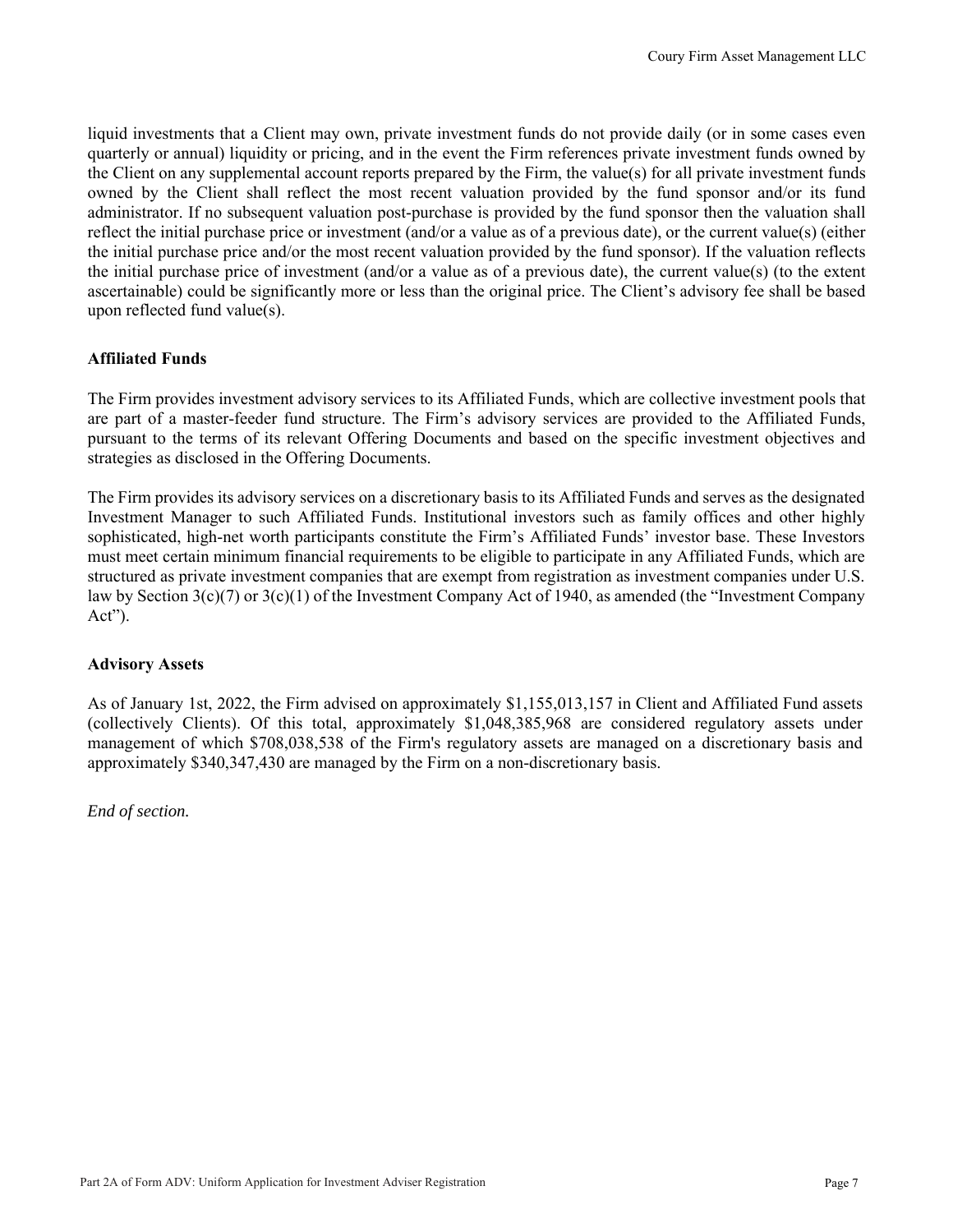## **Item 5: Fees and Compensation.**

The Firm enters into a written investment advisory agreement with its Clients. The advisory agreement contains the fee arrangement. Typically, either party may cancel the advisory agreement without penalty upon thirty (30) days' written notice.

The Firm charges investment advisory fees as a percentage of assets under management. The Firm charges these fees quarterly in arrears based on the value of the portfolio as of the last day of the quarter. The advisory fee as a percentage of assets under management is prorated if a Client relationship originated or was terminated after the inception of a quarter and is based on the number of days the Client's written investment advisory agreement was in effect during that quarter. If Client assets are deposited into or withdrawn from an account after the inception of a quarter, the fee payable concerning such assets will be adjusted or prorated based on such amounts deposited or withdrawn.

The Firm's Clients receive a written fee notification along with their respective quarterly portfolio reviews that details the fee calculation, including any formulas used to calculate fees, the period that the fee covers, and the amount of assets under management upon which the fee is based. A Client may choose to have the fees debited directly from their account held by a qualified custodian. To do so, the Client must provide the Firm with written authorization to deduct the Firm's fee from a specified account with a qualified custodian, and the Firm possesses such written authorization from the Client before it deducts any advisory fees from the Client's account. Also, the Firm sends the qualified custodian a written notice of the amount of the fee to be deducted from the Client's account. The statements a Client receives directly from the custodian will also reflect the Firm's fees.

The Firm's standard fee schedule to cover investment advisory services and basic wealth planning and coordination services are based on a tiered scheduled as follows:

| $$0 - $10M$$  | $0.65\%$ |
|---------------|----------|
| $$10M - 25M$  | $0.55\%$ |
| $$25M - 40M$  | 0.50%    |
| $$40M - $50M$ | 0.45%    |
| $> $50M +$    | 0.40%    |

The Firm requires a minimum annual fee of \$30,000 for investment advisory services and basic wealth planning and coordination services based on the fee schedule above. If a Client's assets under management are not sufficient to generate the minimum annual fee, Clients have the option of paying the difference (until their assets are sufficient) to receive the desired level of service. For instance, if a Client desires to receive investment advisory services from the Firm and their assets generate an annualized fee of \$20,000, they have the option of paying the difference (i.e., an additional \$10,000) to reach the minimum annual fee of \$30,000 until their assets under management are sufficient to generate the minimum annual fee. The Firm reserves the right to negotiate fees for accounts depending on the size and type of account, the investments in the account and the services required.

From time to time, the Firm's fee schedules have been higher or lower than those currently in effect. New schedules are made available to new Clients as they go into effect, while the fee schedule applicable to an existing Client is not affected by the new schedules. Therefore, some Clients pay different fees from those shown above.

Although the Firm has established the fee schedule(s) above, the Firm retains the discretion to negotiate lower fees on a Client-by-Client basis. The Firm considers Client facts, circumstances, and needs in determining their respective fee schedule. These include, but are not limited to, the complexity of the Client, assets to be placed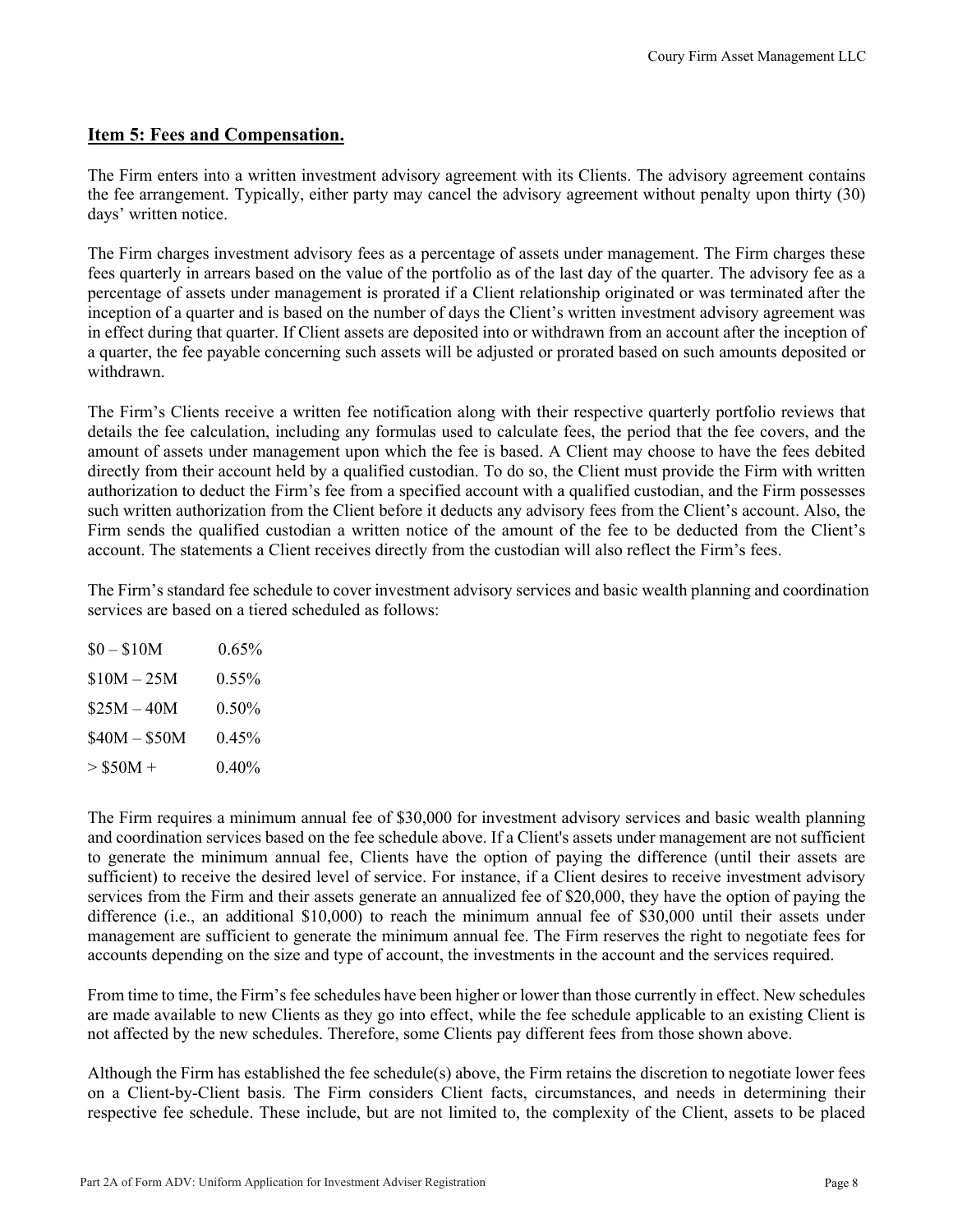under management, anticipated future additional assets, related accounts, portfolio style, account composition, reports, among other factors. The Client's specific annual fee schedule will be identified. The contract between the Firm and each Client will identify the Client's specific annual fee schedule. The Firm wishes to state that, at times, the fees charged may be higher or lower than normally charged in the industry, and it is possible the same, similar, or significantly different services are available from other investment advisers at higher or lower rates. The Firm waives advisory fees for employees and certain family accounts. The Firm will grant other waivers at its discretion.

To the extent a Client of the Firm invests in an Affiliated Fund, the Client will normally bear both the investment management fee charged directly by the Affiliated Fund in addition to the investment advisory fee charged for the Firm's private client services (i.e., private wealth and multi-family office services). This creates a conflict of interest as the Firm has an incentive to recommend an Affiliated Fund to a Client based on its interest in receiving additional advisory fees. The Firm has a fiduciary duty to recommend investments that are appropriate for Client accounts and without consideration of the Firm's economic or other financial interests. The Firm expects to take account of unique aspects of the Affiliated Funds' investment strategies, their terms, and the Firm's transparency into the operations of the Affiliated Funds relative to the operations of third-party funds, and the best interest of each Client to whom the Firm makes a recommendation about Affiliated Funds.

#### **Other Fees and Expenses**

The Firm is paid a fee for providing investment advisory services to retirement plan Clients ("Plan Clients" or the "Plan"), and such fee is tailored to the services requested by that particular Plan Client. The Firm's fees for investment advisory services provided to Plan Clients typically follow the specified fee schedule outlined above. These fees are negotiable and are mutually agreed upon by the Plan Client depending on the level, complexity, and scope of services provided. The Plan Client's annual fee may, if agreed, differ from the tiered fee schedule specified above to fit a Plan Client's particular situation and requested scope of work. The advisory fees for a Plan Client are deducted directly from the Plan's investment accounts by the Plan custodians on a monthly basis, in arrears. These fees are remitted directly to the Firm by the Plan custodian. A Plan trustee may terminate the relationship with the Firm at any time and receive a prorated refund of any unearned fee. See Item 10 of this brochure for more details regarding services provided to Plan Clients.

Not related to any investment advisory agreement with a Client, the Firm's fee for wealth planning and coordination services will typically range from \$60,000 - \$250,000 or higher on a yearly basis. Any such fee would be negotiated in advance with the Client and determined by the scope and complexity of the agreed upon wealth planning and coordination services provided. Occasionally the Firm may, if agreed upon, also receive a negotiated bonus from a Client that is not based on portfolio performance or the assets that the Firm has under management for a Client. These wealth planning and coordination fees are typically billed quarterly, in arrears and debited, as a convenience, from the Client's investment account. Before commencing this type of engagement, the Firm and the Client will enter into a written agreement that will set forth the terms and conditions of that engagement, describe the scope of the services to be provided to the Client and provide fee arrangements, including the timing and manner of payment. See Item 10 of this brochure for more details regarding wealth planning services provided to Clients.

Clients are typically subject to other fees associated with mutual funds, separate account managers, or account custodians. The Firm does not receive any portion of the fees paid by a Client to any other party.

#### **Affiliated Funds**

The Firm's fees for its Affiliated Funds are set forth and outlined in each Affiliated Fund Offering Documents. The Firm does not have a single standardized management fee or performance fee schedule for such Affiliated Funds. Generally, Investors are assessed (i) a management fee equal to a percentage of the net asset value of the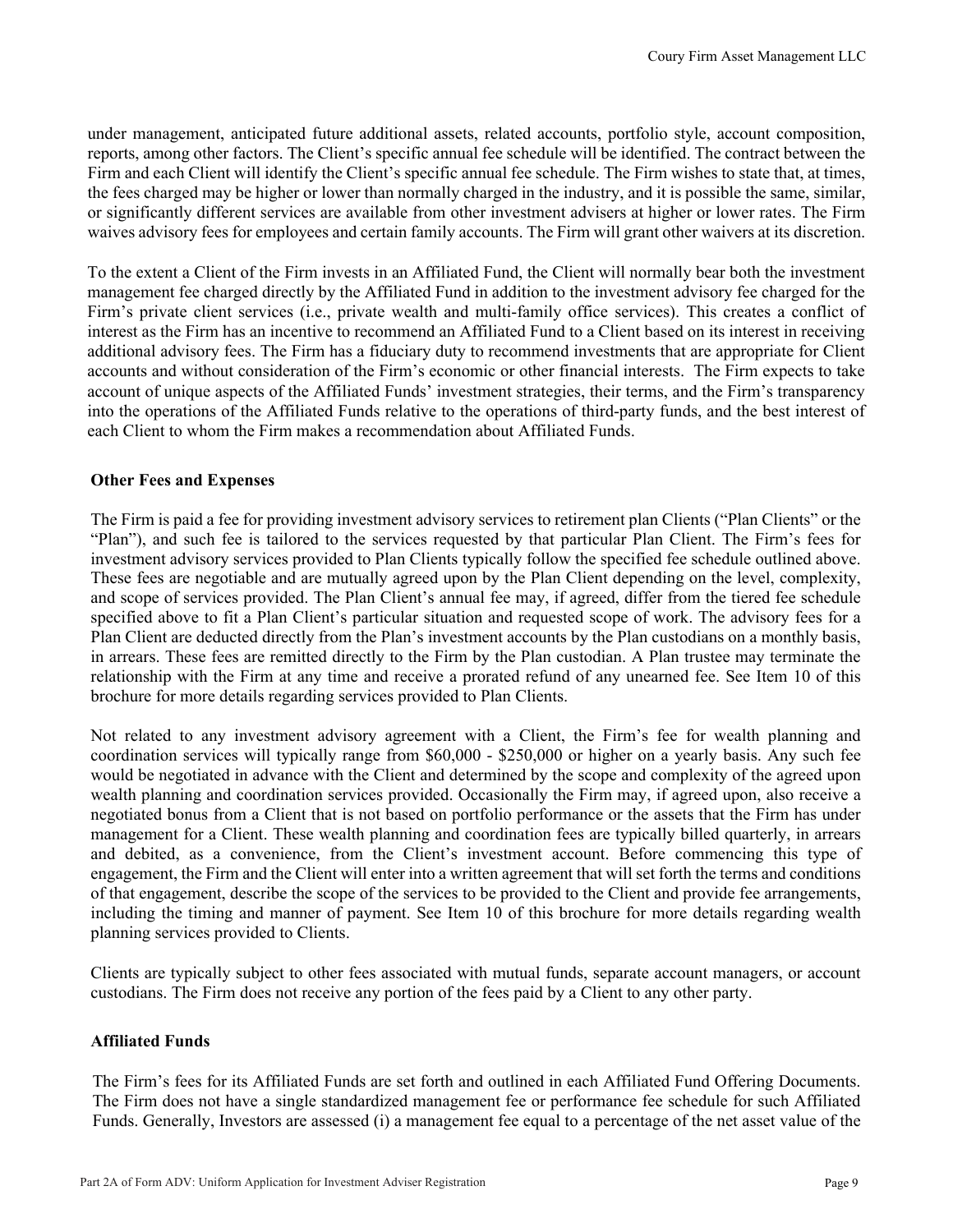Investor's interest in the Affiliated Fund and, if applicable, (ii) performance-based compensation, which is calculated as a percentage of the Investor's net profits or net capital appreciation (realized and unrealized) allocated to the Investor's account. Management fees, if applicable, are payable regardless of profitability and are charged during periods of loss. All performance-based allocations, if applicable, are charged in accordance with Rule 205-3 under the Advisers Act. Also, the Firm in its sole discretion, may elect to reduce, waive or calculate differently the management fee and/or performance-based fees with respect to any employee or affiliate of the Firm, any family member thereof or trusts, estate planning and other investment accounts and/or vehicles established by or for the benefit of such persons.

In addition to paying investment management fees and performance-based compensation to the Firm (as described above), Affiliated Funds will typically pay for their own operating and investment expenses, which may include, but are not necessarily limited to the following: fees, costs and out-of-pocket expenses incurred in connection with the formation of an Affiliated Fund; fees and expenses of any advisers and consultants to the Affiliated Fund; external legal, auditing, accounting, administration, tax return preparation and other professional fees and expenses; fees and expenses of an Affiliated Fund's directors, if applicable, including the costs associated with meetings; fees and expenses of the Affiliated Fund's administrator; governmental charges or filing fees; fees and expenses of prime brokers, custodians, futures commission merchants, brokerage commissions and dealer collateral and other fees, charges, payments and expenses and other costs of trading, acquiring, monitoring or disposing of any investments of an Affiliated Fund; fees and expenses of any third party research, market data, software services, tools and systems to assist with data analytics and modeling, trade processing and compliance, recommendations and/or services used by the Firm in its investment decision-making process; interest expenses; expenses of preparing and distributing reports, financial statements and notices to Investors in the Affiliated Fund; litigation and other extraordinary expenses; certain insurance expenses (including fees for directors' and officers' liability insurance); and other expenses as may be detailed in the Affiliated Fund's Offering Documents, investment management agreement, prospectus and supplemental disclosure document or other governing document, as applicable.

Certain expenses (as described above) relating to the Firm's Affiliated Funds may be subject to an expense cap and other expenses may not be, as set forth in the applicable Offering Documents. Generally, expenses which are not subject to an expense cap are operating expenses of an Affiliated Fund which include, without limitation: (i) investment management fees, (ii) indemnification expenses, (iii) regulatory expenses arising from or relating to new, or changes to existing laws, (iv) organizational expenses, (v) extraordinary expenses (including, without limitation, extraordinary legal expenses), (vi) taxes and audit and tax preparation expenses and (vii) transactional expenses (including, without limitation, brokerage commissions, clearing and settlement charges, execution platform fees, custodial fees, bank service fees and interest expenses).

As set forth in the Affiliated Funds' Offering Documents, the Affiliated Funds will reimburse the Firm for all or a portion of expenses (subject to an expense cap, if applicable) that the Firm bears on behalf of the Affiliated Funds. It is important that Investors refer to the relevant Offering Documents for a complete understanding of fees and expenses they will indirectly bear through an investment in an Affiliated Fund. The information contained herein in this Item 5 is a summary only and is qualified in its entirety by such Offering Documents of an Affiliated Fund.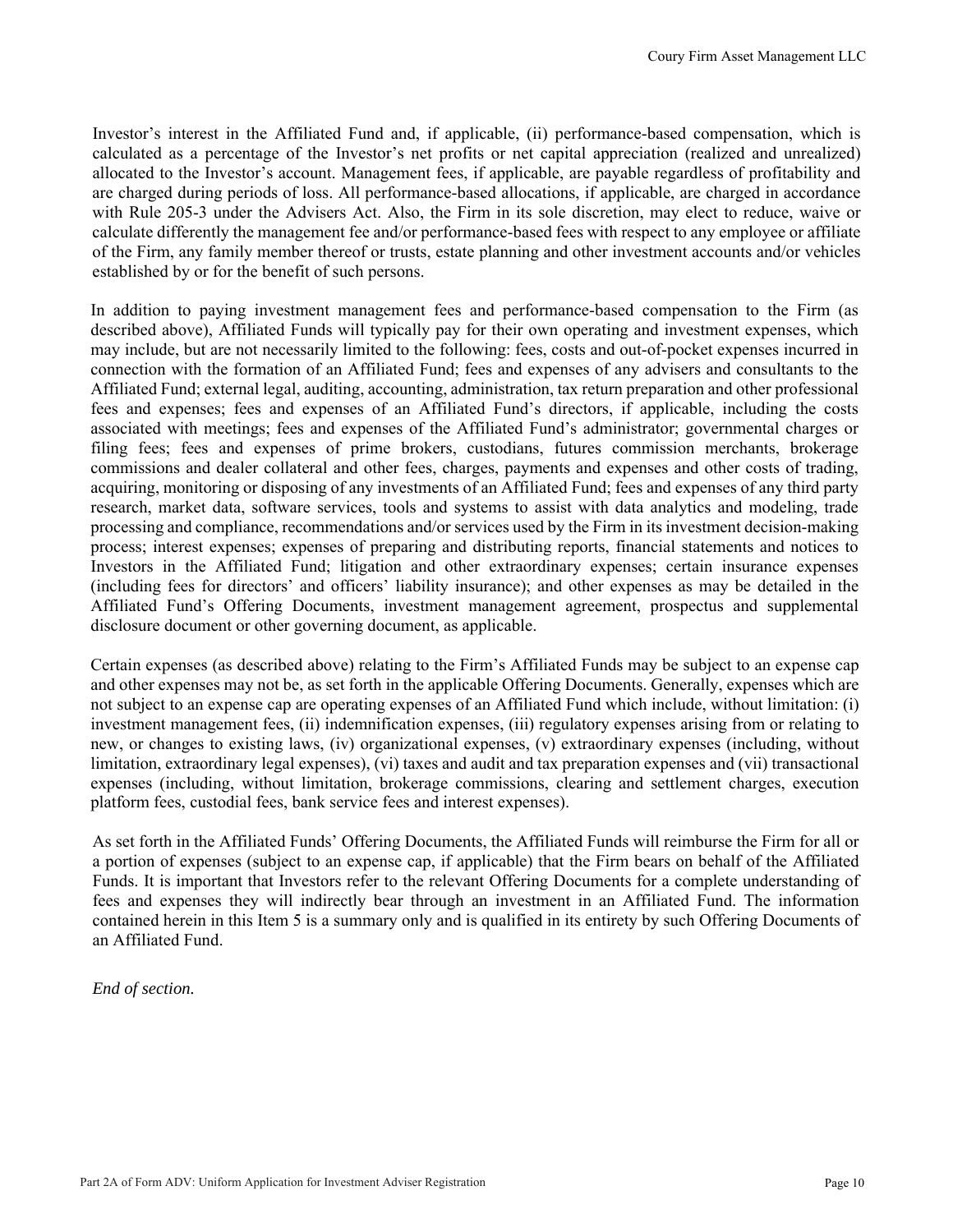#### **Item 6: Performance-Based Fees and Side-By-Side Management.**

Outside of the Firm's Affiliated Funds, the Firm does not provide any investment advisory services for a performance-based fee (i.e., a fee based on a share of capital gains or capital appreciation of a Client's assets).

#### **Affiliated Funds**

CCM (the related investment adviser of CFAM) charges Affiliated Funds of the Firm, performance-based fees as discussed in Item 5 of this brochure in addition to management fees received for managing such Affiliated Funds. The performance-based fees may create an incentive for the Firm to favor those accounts over other Client accounts that provide for only investment advisory asset-based fees. The Firm may also have an incentive to recommend an investment in an Affiliated Fund which typically assesses higher fees than are charged to other Client account assets.

To mitigate the risk of favoring certain accounts or investments over others, the Firm has implemented various measures to address these potential conflicts and side-by-side management of assets. For example, the Firm does not have or use discretionary investment management authority to invest Client funds in Affiliated Funds nor does it require any Client to invest in Affiliated Funds. The Firm offers a variety of alternative investment opportunities of unaffiliated funds to Clients who prefer not to invest in the Firm's Affiliated Funds.

As of the date of this brochure, the Firm provides investment advisory services to one affiliated collective investment pool that is part of a master-feeder fund structure. In the future, the Firm may establish additional related private investment funds, or may, in its discretion, provide investment advisory services to certain Clients through separately managed accounts. In any case, certain Clients or future Affiliated Funds may have higher management fees and performance-based fee arrangements than other Clients or Affiliated Funds. Because the Firm and its investment personnel may, in the future, manage more than one Client or Affiliated Fund account, the potential exists for the Firm to favor one Client or Affiliated Fund account over another Client or Affiliated Fund account. The Firm and its investment personnel may have a greater incentive to favor Clients or Affiliated Funds that pay the Firm (and indirectly its personnel) higher performance-based fees and/or higher management fees.

If applicable, when trading on behalf of multiple Clients (i.e., separately management accounts) and Affiliated Fund accounts, the Firm endeavors to allocate investment opportunities among such Clients and Affiliated Fund accounts in a fair and equitable manner. The Firm trade allocation among Clients and Affiliated Funds should be expected to vary based upon, among other factors, the differences in investment objectives, capital constraints, and leverage preferences among respective Clients and Affiliated Funds, and any anticipated increase or decrease in any particular Client or Affiliated Funds' assets under management. The Firm does not alter its allocation policy with respect to a Client and an Affiliated Fund or allocate trades among multiple Clients and an Affiliated Fund, without the approvals of the Firm's relevant senior management and compliance personnel.

Please refer to Item 11 of this brochure on the Firm's Code of Ethics and Item 12 for additional information on the Firm's trade allocation policies and procedures.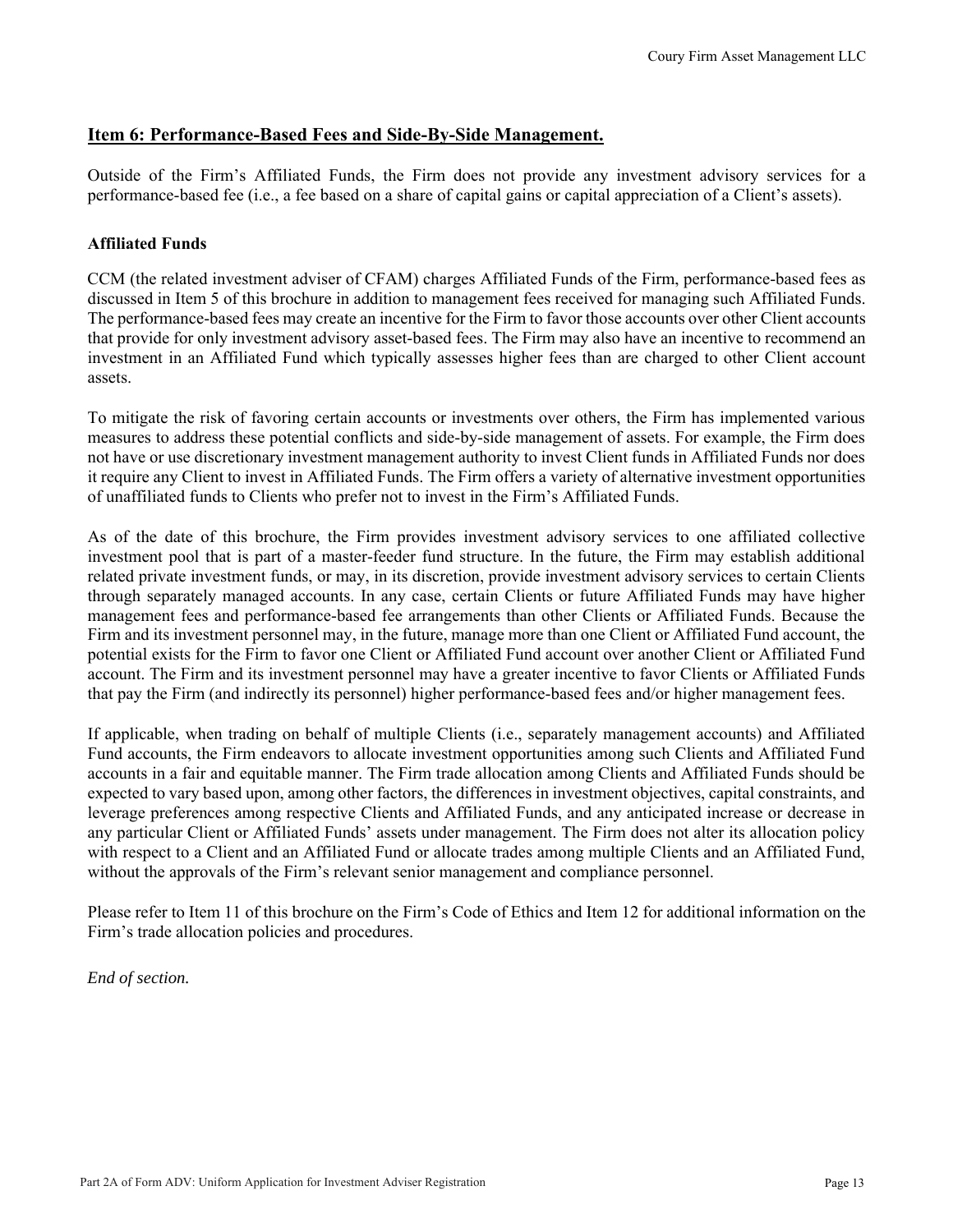#### **Item 7: Types of Clients.**

As set forth above in Item 4 of this brochure, the Firm provides investment advisory and wealth planning and coordination services principally to high net worth individuals and their families, family offices, trusts, investment partnerships, private foundations, and retirement plans.

For new Client relationships, the Firm's standard minimum fee is expected to be \$30,000; however, the Firm, in its sole discretion, may accept Clients' assets under management that are not sufficient to generate the minimum annual fee. In such cases, and as described in Item 5 of this brochure, such Client will have the option of paying the difference (until their assets are sufficient) to receive the desired level of service from the Firm.

The Firm reserves the right to waive, increase, or reduce the minimum fee in its sole discretion.

#### **Affiliated Funds**

As set forth above in Item 4 of this brochure, the Firm provides investment advisory services to Affiliated Funds through an investment management agreement entered into by and between the Firm and the respective Affiliated Funds. The Firm provides its advisory services to Affiliated Funds in its capacity as the Investment Manager and employs investment programs on behalf of the Affiliated Funds. For the avoidance of any doubt, such Affiliated Funds are considered Clients of the Firm.

Any investment in an Affiliated Fund made on the basis of information inconsistent with or not contained in the Affiliated Funds' Offering Documents provided to the prospective Investors will be at the sole risk of the Investor. Prospective Affiliated Fund Investors are required to complete a subscription agreement, which will require disclosure of certain private information required to substantiate the Investor's identity and investment qualifications.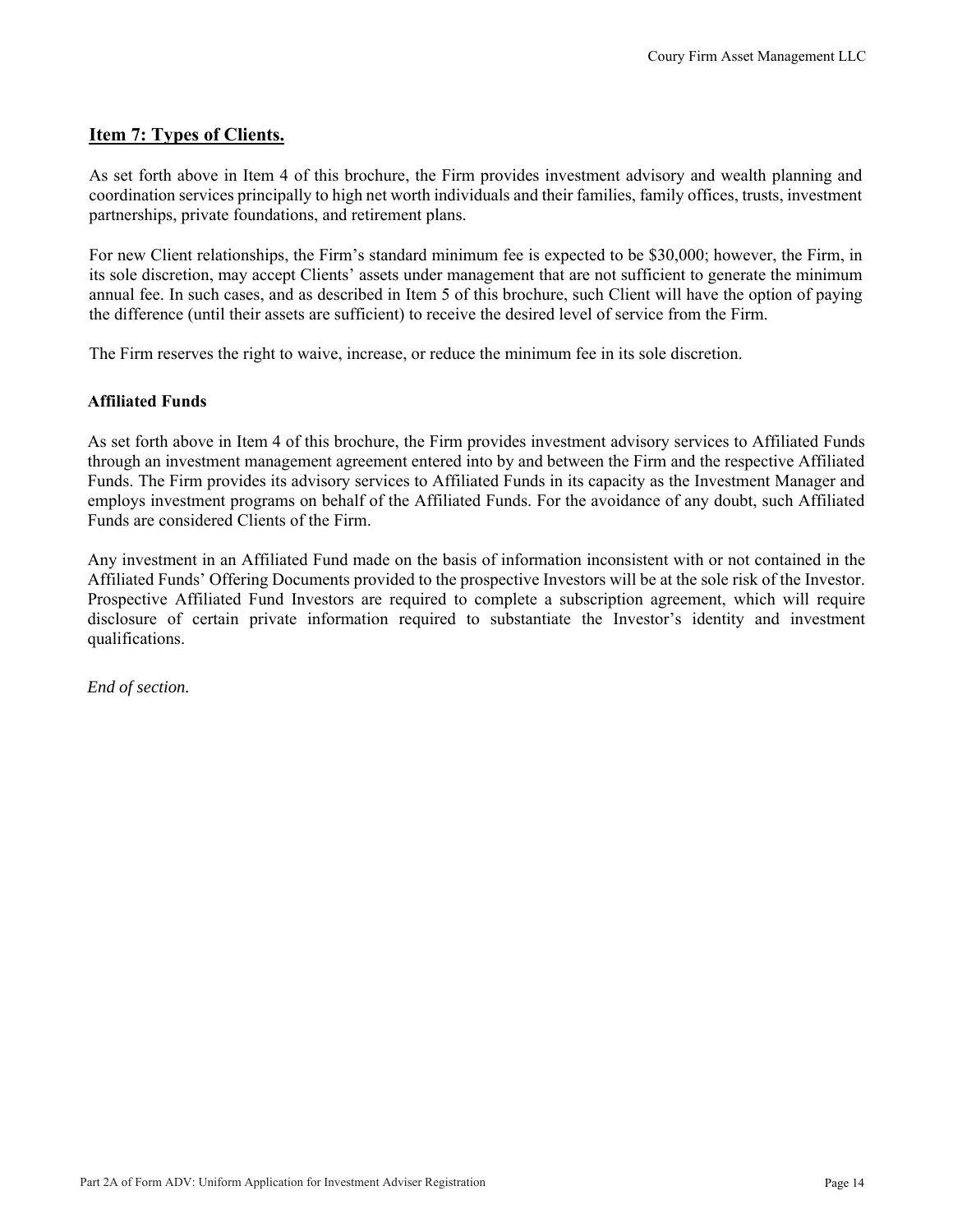## **Item 8: Methods of Analysis, Investment Strategies, and Risk of Loss.**

#### **Methods of Analysis, Investment Strategies**

Outside of the investment advisory services provided to the Firm's Affiliated Funds, the Firm provides investment advisory services to its Clients in two arrangements: (i) entirely with third-party managers and unaffiliated funds; or (ii) using a combination of the Firm's Affiliated Funds with third-party managers and unaffiliated funds. The recommended approach depends on the type of Client, their preferences, investment experience, current financial situation, liquidity needs, and other requirements and factors, and is discussed and agreed upon with the Client before implementation. The Firm meets with each Client to determine their unique portfolio objectives and wealth management needs. Through this process, the Firm works with the Client to develop a specific asset allocation plan. In conjunction with the Client's particular objectives, the Firm then determines the appropriate managers for the Client's portfolio and, where appropriate, the Firm's Affiliated Funds as agreed upon with the Client. Currently, the Firm allocates Client investment assets primarily among third-party investment managers through separately managed accounts, mutual funds, exchange-traded funds, exchange-traded notes, REITs, or private investment funds (e.g., hedge funds, private credit, private equity and venture capital funds).

As stated above, the Firm expects to recommend the inclusion of the Firm's Affiliated Funds (such recommendations provided only on a non-discretionary basis) to certain qualified Clients for a portion of their overall asset allocations, even when there may be other third-party solutions available to meet the Client's investment objectives. To the extent a Client invests in any Affiliated Fund managed by the Firm, the Client will normally bear both the investment management fee to which the Affiliated Funds are subject in addition to the investment advisory fee charged for the Firm's wealth and investment management services (just as the Client bears the management fee charged by managers of third-party funds in which the Client invests). The inclusion of the Firm's Affiliated Funds in a Client's portfolio will increase the overall fees payable by the Client to the Firm. This creates a conflict of interest as the Firm has an incentive to recommend an Affiliated Fund to a Firm Client based on its interest in receiving additional advisory fees. As for investment advice regarding third-party funds, Client assets invested with third-party managers bear the fees charged by the third-party managers, as well as investment advisory fees payable to the Firm for its wealth and investment management services. The Firm performs due diligence on third-party managers covering qualitative, quantitative and operational factors. The Firm assesses each manager according to its investment team, specific investment strategies, stated return objectives, expected volatility and associated risks. The type of due diligence the Firm performs on a manager varies, sometimes substantially, according to the investment type. The Firm does not have control over any of the unaffiliated managers that it selects or over their management, trading strategies, operations or policies.

As for the Firm's Affiliated Funds, the Firm utilizes a variety of methods and strategies to make investment decisions and recommendations on behalf of its Affiliated Funds which are set out in the relevant Offering Documents. On behalf of the Affiliated Funds, the Firm implements a diversified range of alternative investment strategies some of which invest directly into exchanged-traded securities and derivative contracts and others that invest into external unaffiliated fund vehicles and/or entities that are managed by third-party asset managers. The different series (or classes) of Affiliated Fund interests will have different participation in these alternative investment strategies. The investment objective and strategies with respect to each series (or class) of Affiliated Fund interests are set out in the relevant Offering Documents.

#### **General Investment Risk Factors**

The investment strategies utilized by the Firm carry different levels of risk. All securities include a risk of loss of principal and any profits that have not been realized. The stock markets, bond markets, and derivatives markets fluctuate substantially over time and, as historical global and domestic economic events have indicated, the performance of any investment is not guaranteed. As a result, there is a risk of loss to the assets the Firm manages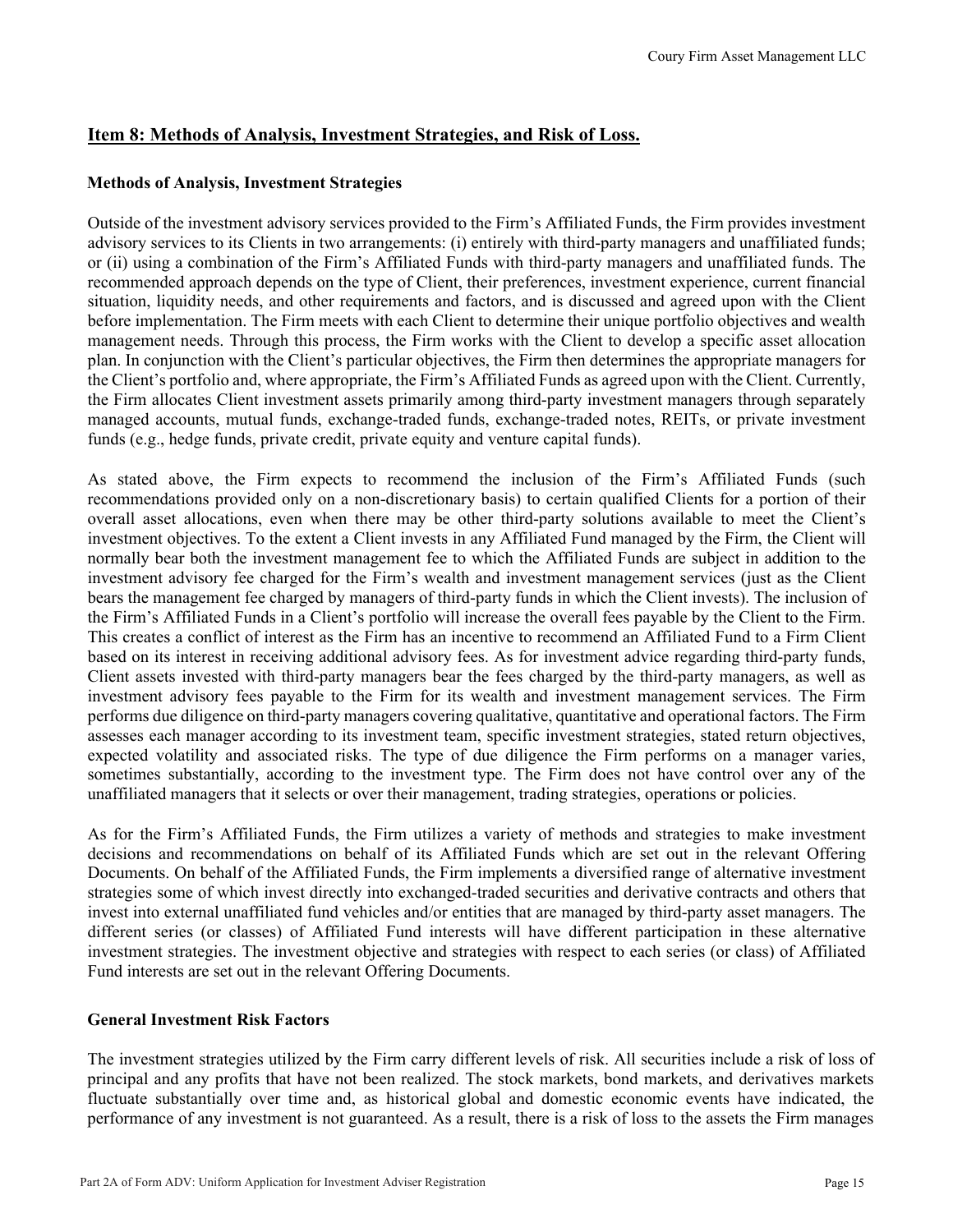on behalf of its Affiliated Funds, Investors, and Clients, and such loss may be out of the Firm's control. The Firm cannot guarantee any level of performance and cannot guarantee that Affiliated Funds, Investors, and Clients will not experience a loss of their account assets.

Some of the specific risks to which an Affiliated Fund, Investor, and Client assets may be susceptible to either directly or indirectly are as follows:

- **Market Risk:** Either the stock market as a whole or the value of an individual security, goes down resulting in a decrease in the value of Client investments. This is also referred to as systemic risk.
- **Equity (stock) market risk:** Common stocks are susceptible to general stock market fluctuations and volatile increases and decreases in value as market confidence in and perceptions of their issuers change.
- **Company Risk:** When investing in stock positions, there is always a certain level of company or industry specific risk that is inherent in each investment. This is also referred to as unsystematic risk and can be reduced through appropriate diversification. There is the risk that the company will perform poorly or have its value reduced based on factors specific to the company or its industry.
- **Fixed Income Risk:** When investing in bonds, there is the risk that issuer will default on the bond and be unable to make payments. Further, individuals who depend on set amounts of periodically paid income face the risk that inflation will erode their spending power. Fixed-income investors receive set, regular payments that face the same inflation risk.
- **Options Risk:** Options on securities may be subject to greater fluctuations in value than an investment directly in the underlying securities. Purchasing and writing standard and exotic options are highly specialized activities and entail greater than ordinary investment risks.
- **ETF and Mutual Fund Risk:** When you invest in an ETF or mutual fund, you will bear additional expenses based on your pro rata share of the ETFs or mutual fund's operating expenses, including the potential duplication of management fees. The risk of owning an ETF or mutual fund reflects the risks of owning the underlying securities the ETF or mutual fund holds. You will also incur brokerage costs when purchasing ETFs.
- **Risks Associated with Investing in Private Funds:** Investors should be aware that an investment in a private fund (whether an Affiliated Fund or an unaffiliated private fund) involves a high degree of risk and illiquidity. There can be no assurance that a private fund's investment objective will be achieved or that an investor will receive a return of its capital. Investing in securities involves risk of loss that Clients and Investors should be prepared to bear as well as limited access to their respective invested assets in the private funds due to certain lock-up periods applied to such private funds. For further information, please refer to the private fund's respective offering and governing documents.
- **Commodity Related Investment Risk:** The risks of investing in commodities, including investments in companies in commodity-related industries may subject an account to greater volatility than investments in traditional securities. The potential for losses may result from changes in overall market movements or demand for the commodity, domestic and foreign political and economic events, adverse weather, discoveries of additional reserves of the commodity, embargoes and changes in interest rates or expectations regarding changes in interest rates.
- **Currency Risk:** Fluctuations in exchange rates between the U.S. dollar and foreign currencies, or between various foreign currencies, may negatively affect a fund's investment performance.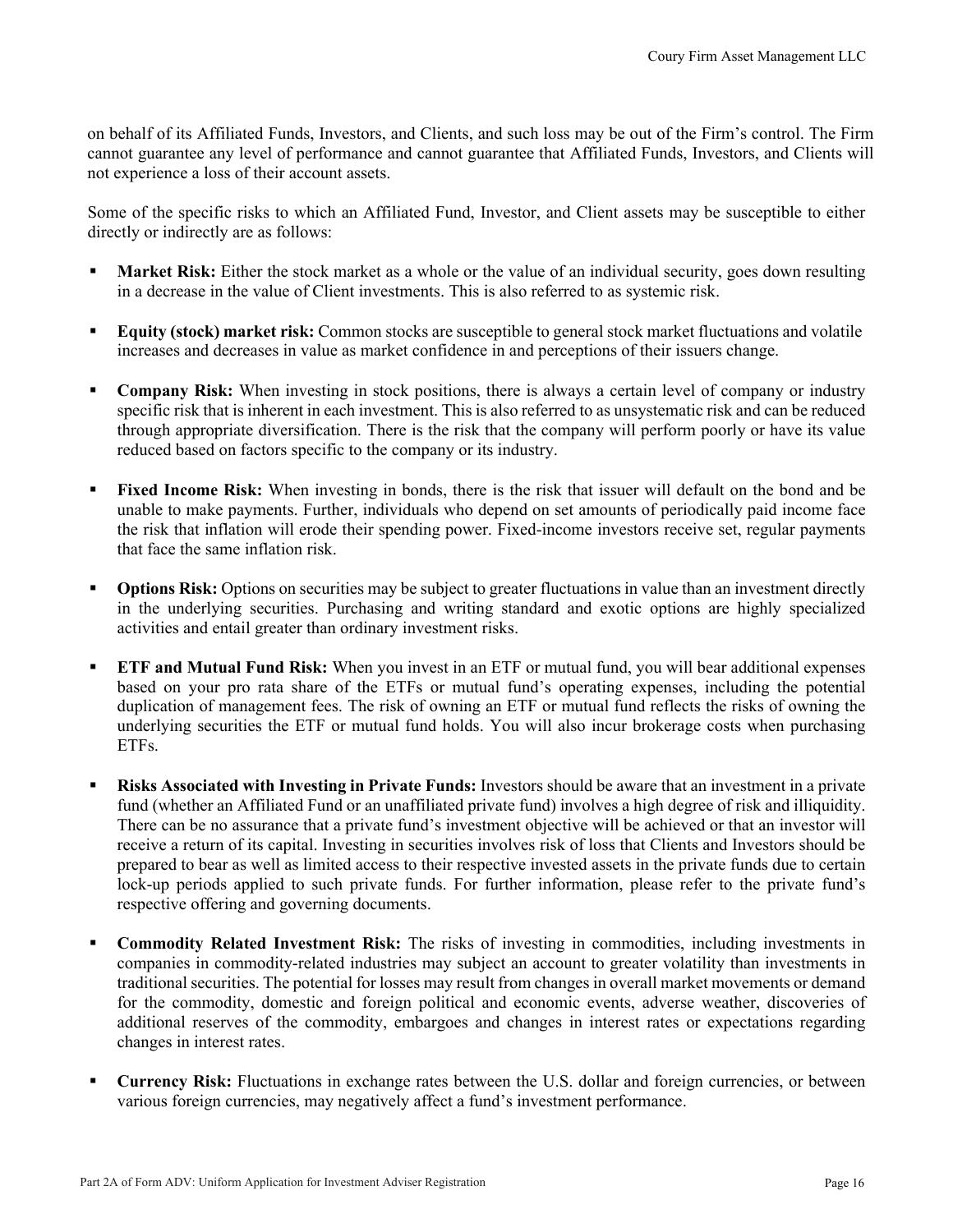- **Counterparty Risk**: The risk that the other party to an investment contract, such as a derivative (e.g., ISDA Master Agreement) or a repurchase or reverse repurchase agreement, will not fulfill its contractual obligations or will not be capable of fulfilling its contractual obligations due to circumstances such as bankruptcy or an event of default. Such risks include the other party's inability to return or default on its obligations to return collateral or other assets as well as failure to post or inability to post margin as required applicable credit support agreement.
- **Derivatives Risk**: Use of derivative instruments involves risks different from, or possibly greater than, the risks associated with investing directly in securities and other traditional investments and could increase the volatility of a fund's net asset value and cause losses. Risks associated with derivatives include the risk that the derivative is not well correlated with the security, index or currency to which it relates; the risk that derivatives may result in losses or missed opportunities; the risk that the fund will be unable to sell the derivative because of an illiquid secondary market; the risk that a counterparty is unwilling or unable to meet its obligation; and the risk that the derivative transaction could expose the fund to the effects of leverage, which could increase the fund's exposure to the market and magnify potential losses, particularly when derivatives are used to enhance return rather than offset risk. There is no guarantee that derivatives, to the extent employed, will have the intended effect, and their use could cause lower returns or even losses. The use of derivatives to hedge risk may reduce the opportunity for gain by offsetting the positive effect of favorable price movements.
- **Management Risk:** Your investment with the Firm varies with the success and failure of its investment strategies, research, analysis and determination of portfolio securities. If the Firm's investment strategies do not produce the expected returns, the value of the investment will decrease.
- **Cyber Security Risk**: While the Firm has established business continuity plans, risk management strategies and cyber security policies to seek to prevent cybersecurity incidents, there are inherent limitations in such plans and strategies, including the possibility that certain risks have not been identified. Furthermore, the Firm cannot control the business continuity plans or cybersecurity strategies put in place by other service providers. See additional cyber security risk factors specific to Affiliated Funds.

There is a risk that the Firm's allocation methodology and assumptions regarding asset classes and investment strategies may not be suitable considering actual market conditions and may result in investment losses. Diversification across asset classes, investment styles, sectors, and industries does not eliminate the risk of experiencing investment losses.

The investment risks described above represent some but not all of the risks associated with various types of investments and investment strategies. Clients and Investors should carefully evaluate all applicable risks with any investment or investment strategy and realize that investing in securities involves risk of loss that they should be prepared to bear. Clients and Investors should also refer to the Offering Documents for an Affiliated Fund for additional information relating to investment risks.

#### **Risk Factors Applicable to Investing in the Firm's Affiliated Funds:**

**THE FOREGOING LIST OF RISK FACTORS DOES NOT PURPORT TO BE A COMPLETE ENUMERATION OR EXPLANATION OF THE RISK INVOLVED IN AN INVESTMENT IN AN AFFILIATED FUND MANAGED BY THE FIRM. A FULL LIST OF RISK FACTORS IN INCLUDED IN A RESPECTIVE FUND'S CONFIDENTIAL PRIVATE OFFERING MEMORANDUM. IT IS CRITICAL THAT INVESTORS REFER TO THE APPLICABLE GOVERNING DOCUMENTS FOR A COMPLETE UNDERSTANDING OF THE MATERIAL RISKS INVOLVED IN AN INVESTMENT IN**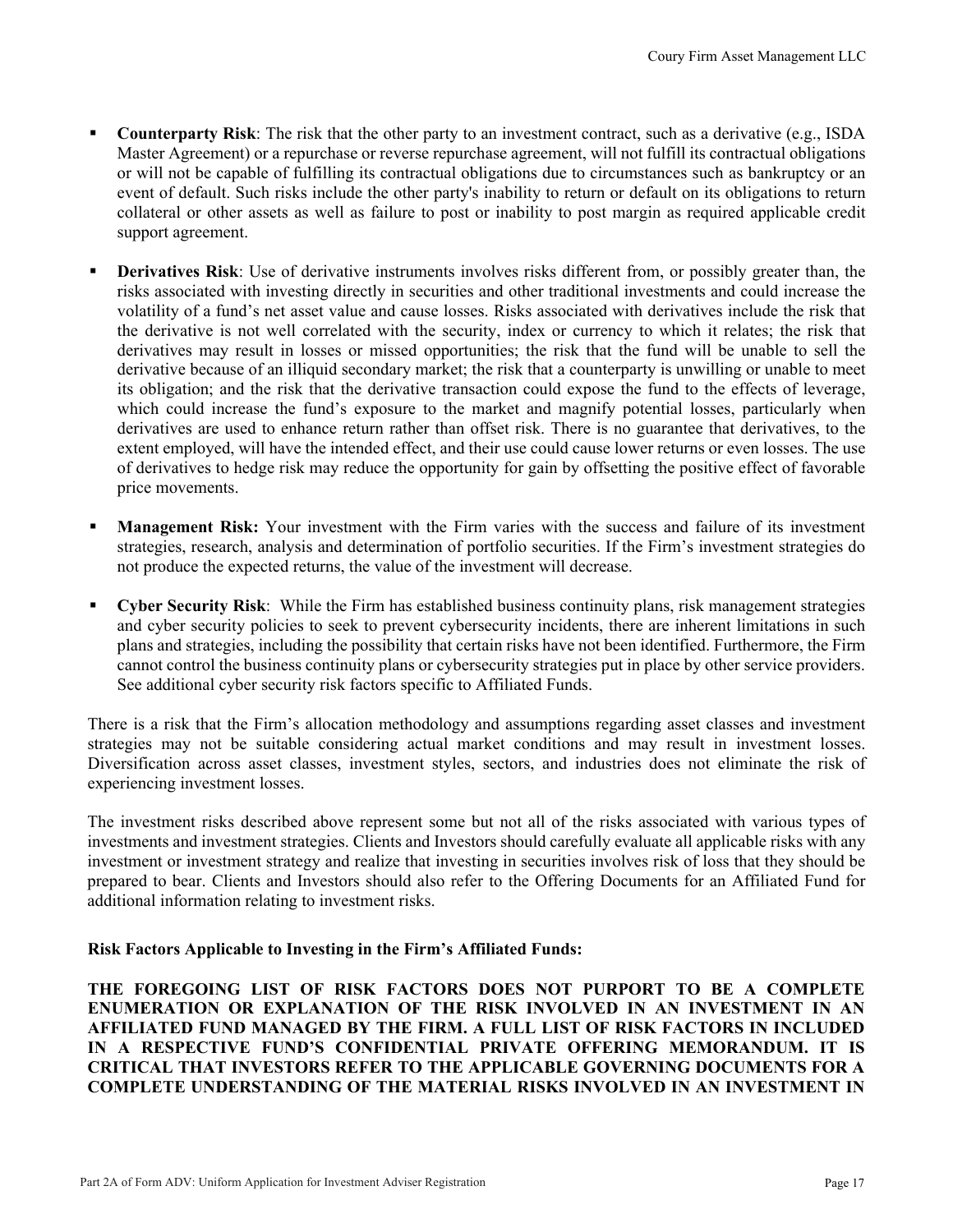#### **AN AFFILIATED FUND, INCLUDING THE RISK OF FINANCIAL LOSS. THE INFORMATION CONTAINED HEREIN IS A BRIEF SUMMARY ONLY.**

An investment in an Affiliated Fund managed by the Firm involves substantial risks that should be carefully considered by prospective Investors. An Affiliated Fund's Offering Documents outline additional risk factors. However, it should be noted that there may be other risk factors applicable to such an investment that are not identified, but that might still result in material losses to Investors.

The Firm is subject to a potential conflict of interest in recommending that a Client become an Investor in an Affiliated Fund. The Firm seeks to mitigate this conflict by assessing thoughtfully whether an Affiliated Fund is an appropriate part of a Client's portfolio. The Firm's recommendation is non-discretionary, meaning that the Client has the opportunity to accept or decline the recommendation, and any Client should ask for any additional information it needs in order to make their decision to invest. In addition, the Firm has a fiduciary duty to recommend investments that are in the best interests of, and suitable for, the Client and are aligned with their overall portfolio objectives. Prospective Investors should also consult their legal, investment, tax, and other advisers, and applicable Offering Documents, as to whether such an investment is appropriate for them.

#### *General Risk Factors*

The operating results, financial condition, activities, and prospects of an Affiliated Fund managed by the Firm could be materially affected by changes or instability in market, economic, political, technological, regulatory, and social conditions, and by numerous other factors outside the control of the Firm. Also, many of Firm's investment strategies and investments are likely to be exposed to risks relating to weaknesses in various global economies and risks relating to the economic cycle.

The Firm may be unable to, or choose not to, attempt to hedge the risk exposures outlined in this brochure. There can be no assurance that any hedging attempted by the Firm would reduce applicable risks. The risk models and risk management techniques expected to be deployed by the Firm are based on the information and data available, as well as on its assumptions, assessments, and estimates, all of which are subject to error. As a result, such models and techniques may not account for all relevant factors or may not account for any such factors correctly. More generally, there can be no assurance that such models and techniques will be effective.

#### *Quantitative Trading Strategy Risk Factors*

The analytics employed by the Firm on certain of its investment strategies managed within an Affiliated Fund rely on patterns inferred from historical series of price data. Even if every assumption of the underlying the strategies is met, the strategies can only make a prediction, not afford certainty. There can be no assurance that the future performance will match the prediction. Further, most statistical procedures cannot fully match the complexity of the financial markets, and as such, results of their application are uncertain. Also, changes in underlying market conditions can adversely affect the performance of a statistical strategy.

Such analytics employed by the Firm are highly reliant on the gathering, cleaning, culling, and interpretation of large amounts of data from third-party sources. It is not possible or practicable, however, to factor all relevant and available data into forecasts and trading decisions. Investors should be aware there is no guarantee that any specific type of data will be utilized in generating forecasts or making investment decisions on behalf of the Affiliated Funds. Nor is there any guarantee that the data utilized in generating forecasts or making investment decisions on behalf of the Affiliated Funds will be (i) the most accurate data available or (ii) free of errors. Investors should assume that the preceding limitations and risks associated with gathering, cleaning, culling and analyzing large amounts of data from third-party sources are an inherent part of investing in quantitative strategies.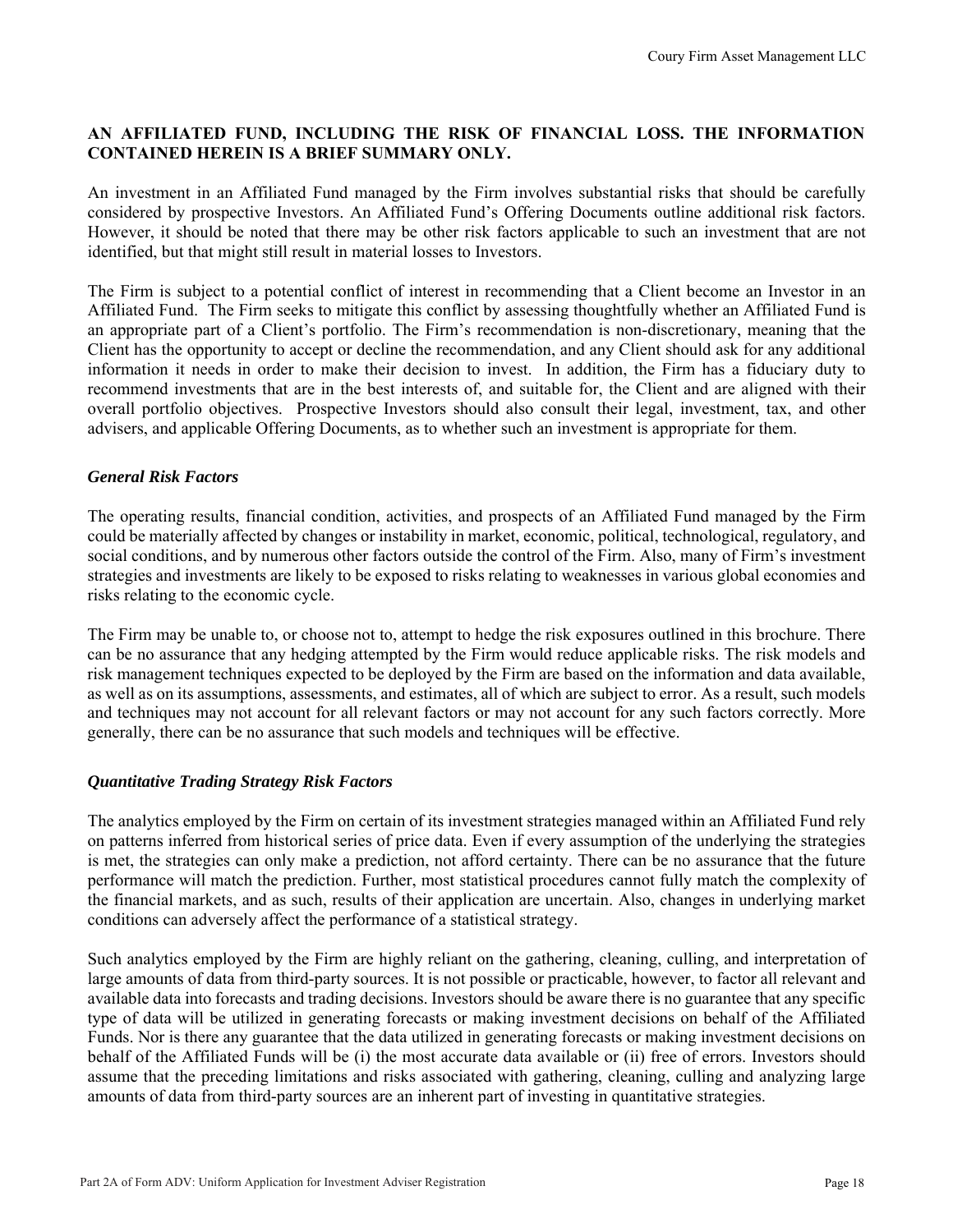Certain of the investment strategies employed by Affiliated Funds are expected to involve sophisticated mathematical calculations and models. Given the large sets of data and complex models utilized by the Firm, mathematical errors in models developed by the Firm may be extremely difficult to detect. Regardless of how difficult their detection appears in retrospect, some of these mathematical errors could go undetected for long periods of time, and some may never be detected. The degradation or impact caused by these mathematical errors can compound over time. Although the Firm intends to use good faith efforts to carry out such calculations and models correctly and effectively, there can be no assurance that it will successfully do so. Errors have occurred and may continue to occur in designing, writing, testing, monitoring, and implementing such calculations and models, including errors in the manner in which such calculations and models function together. The Firm believes that the testing and monitoring performed on its proprietary models will enable the Firm to potentially identify and address any mathematical errors that may come about when managing a process-driven and quantitative investment program. Affiliated Fund Investors should assume that mathematical errors and their ensuing risks and impact are an inherent part of investing in quantitative strategies. Accordingly, the Firm does not expect to disclose discovered mathematical errors in its models to its Clients and Affiliated Fund Investors.

Moreover, the effectiveness of model calculations is expected to diminish over time, as a result of changes in the market and changes in the behavior of other market participants. The Firm may respond to such diminishing effectiveness by making certain changes to the investment strategies and the manner in which they are implemented. Any such changes could increase the likelihood of the errors described above. The complexity of the investment strategies/models that apply such calculations may make it difficult or impossible to detect any source of weakness before material losses result. The complexity of components of the investment strategies that apply such calculations and models, and the interactions among such components, may make it difficult or impossible to detect the source of any weakness or failure in such components and such calculations and models before material losses are incurred.

Any mathematical calculations and models utilized by the Firm are subject to inherent limitations and may be improved upon with experience as strategies are refined and as markets change. However, there can be no assurance that the Firm would make any such improvements; Firm's inability or failure to do so could have a material adverse effect on the quantitative strategies utilized by Affiliated Funds.

#### *Data, Systems, Technology, and Cybersecurity Risk Factors*

The Firm's Affiliated Funds rely on information and data management systems, which can fail or be subject to interruption or destruction caused by natural or man-made occurrences. Any failure, interruption, or destruction of the Firm's information technology systems or data could have a material adverse impact on the Firm and its Affiliated Funds' operations and result in the loss of sensitive information.

The analytics utilized by the Firm and its Affiliated Funds' operations are fundamentally dependent on technology, including hardware, software, and telecommunications systems. The data gathering, research, forecasting, portfolio construction, order execution, trade allocation, risk management, back office and accounting systems, among others, utilized by the Firm are all heavily reliant on computers.

For certain of the Firm's quantitative investment strategies, the Firm directs and executes the purchase or sale of investments on behalf of the Affiliated Funds in accordance with signals generated by its models. The use of a computer in collating information or in developing and operating a trading method does not assure the success of the method or strategy. A computer is merely an aid in compiling and organizing information and in executing algorithms developed by human beings. Accordingly, there is no assurance that the trading decisions based on the models that have been developed by the Firm (and, in certain cases, human intervention) will produce profits for its Affiliated Funds. The Firm also reserves the right to override any of the buy and sell decisions that are indicated by the applicable models.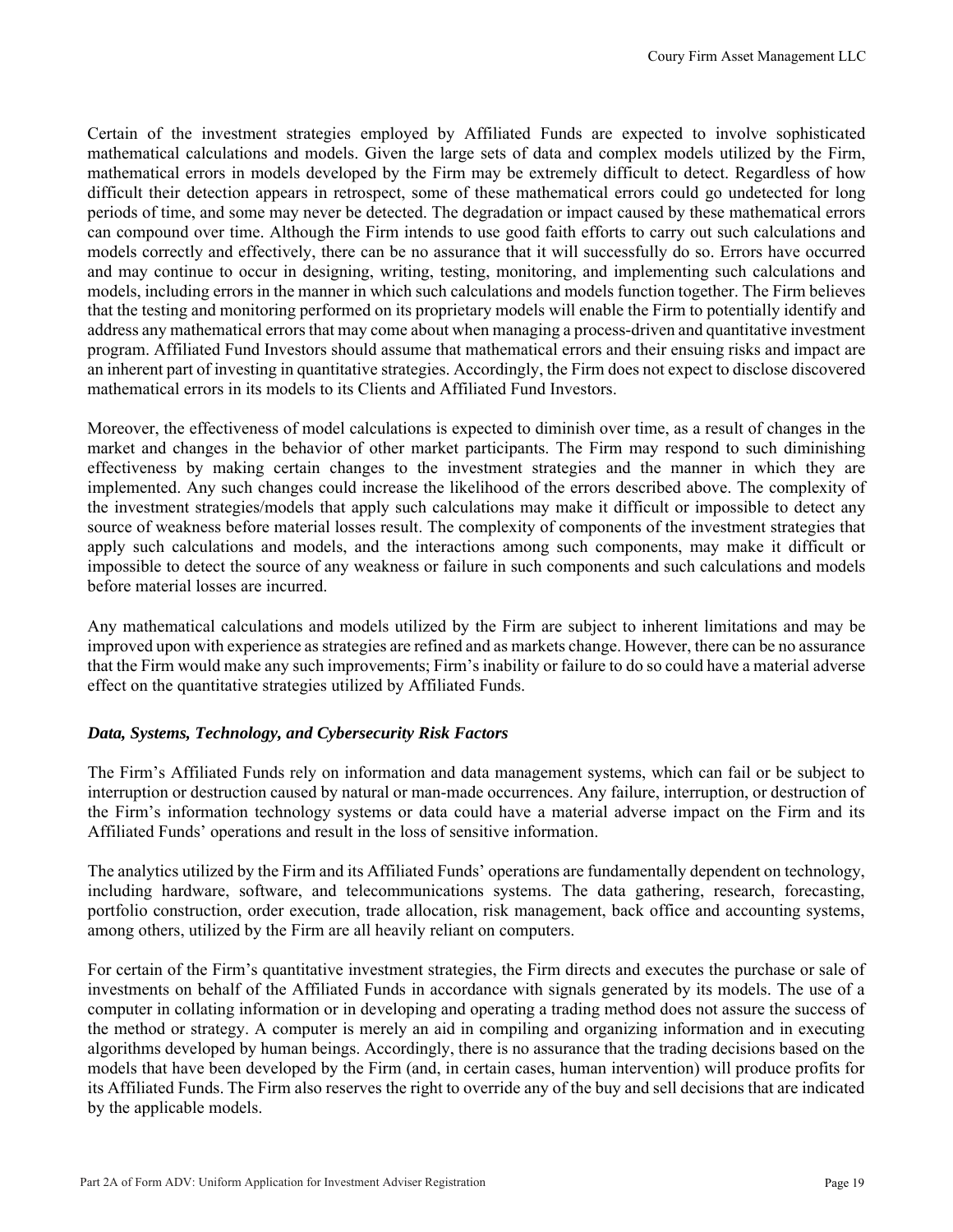The Firm seeks, on an ongoing basis, to create adequate backups of software and hardware where possible but there is no guarantee that such efforts will be successful. Further, to the extent that an unforeseeable software or hardware malfunction or problem is caused by a defect, security breach, virus or other outside force, the Clients and Affiliated Fund Investors of the Firm may be materially adversely affected.

The information and technology systems of the Firm and of key service providers to its Affiliated Funds may be vulnerable to potential damage or interruption from computer viruses, network failures, computer and telecommunication failures, infiltration by unauthorized persons and security breaches, usage errors by their respective professionals, power outages and catastrophic events such as fires, tornadoes, floods, hurricanes and earthquakes. Although the Firm has (directly or through its affiliates) implemented various measures designed to manage risks relating to these types of events, if these systems are compromised, become inoperable for extended periods of time or cease to function properly, it may be necessary for the Firm or a service provider to make a significant investment to fix or replace them and to seek to remedy the effect of such issues. The failure of these systems and of disaster recovery plans for any reason could cause significant interruptions in the operations of Affiliated Funds and result in a failure to maintain the security, confidentiality or privacy of sensitive data, including personal information of Affiliated Fund Investors.

Certain Firm activities will be dependent upon systems operated by third-parties, including but not limited to FCMs, execution brokers, fund administrator, market counterparties and other service providers, and the Firm may not be in a position to verify the risks or reliability of such third-party systems. Failures in the systems employed by the Firm, FCMs, execution brokers, fund administrator, counterparties, exchanges and similar clearance and settlement facilities and other parties could result in mistakes made in the confirmation or settlement of transactions, or in transactions not being properly booked, evaluated or accounted for. Disruptions in Firm operations may cause Affiliated Funds managed by the Firm to suffer, among other things, financial loss, the disruption of its business, liability to third-parties, regulatory intervention or reputational damage. Any of the foregoing failures or disruptions could have a material adverse effect on the Affiliated Funds and the Investors therein.

It is not possible to provide comprehensive and foolproof protection against all such events and circumstances mentioned above, and there is no assurance about the ability of the Firm or any third-party to continue providing applicable services. Any event or circumstance that affects the Firm or one or more third-party's computer and telecommunications systems or operations could have a material adverse effect on the Affiliated Funds, including by preventing the Firm from trading, modifying, liquidating, and/or monitoring its Affiliated Funds' investments.

A cybersecurity incident is an event that may cause a loss of proprietary information, data corruption or a loss of operational capacity. Cybersecurity incidents can result from deliberate cyber-attacks or unintentional events. Cyber-attacks include, but are not limited to, gaining unauthorized access to digital systems (for example, through hacking or malicious software coding) for the purposes of misappropriating assets or sensitive information, corrupting data, or causing operational disruption. Cyber-attacks may also be carried out in a manner that does not require gaining unauthorized access, such as causing denial-of-service attacks on websites, which may make network services unavailable to intended users. The issuers of securities and counterparties to other financial instruments in which an Affiliated Fund invests may also be subject to cybersecurity incidents.

Cybersecurity incidents may cause Affiliated Funds to suffer financial losses, interfere with the Affiliated Fund's ability to calculate its net asset value, impede trading, disrupt the ability of Investors to subscribe for or redeem their shares or interests, violate privacy and other laws and incur regulatory fines, penalties, reputational damage, reimbursement or other compensation costs, or additional compliance costs. In addition, substantial costs may be incurred in order to prevent any cybersecurity incidents in the future which may adversely impact the Firm's Affiliated Funds.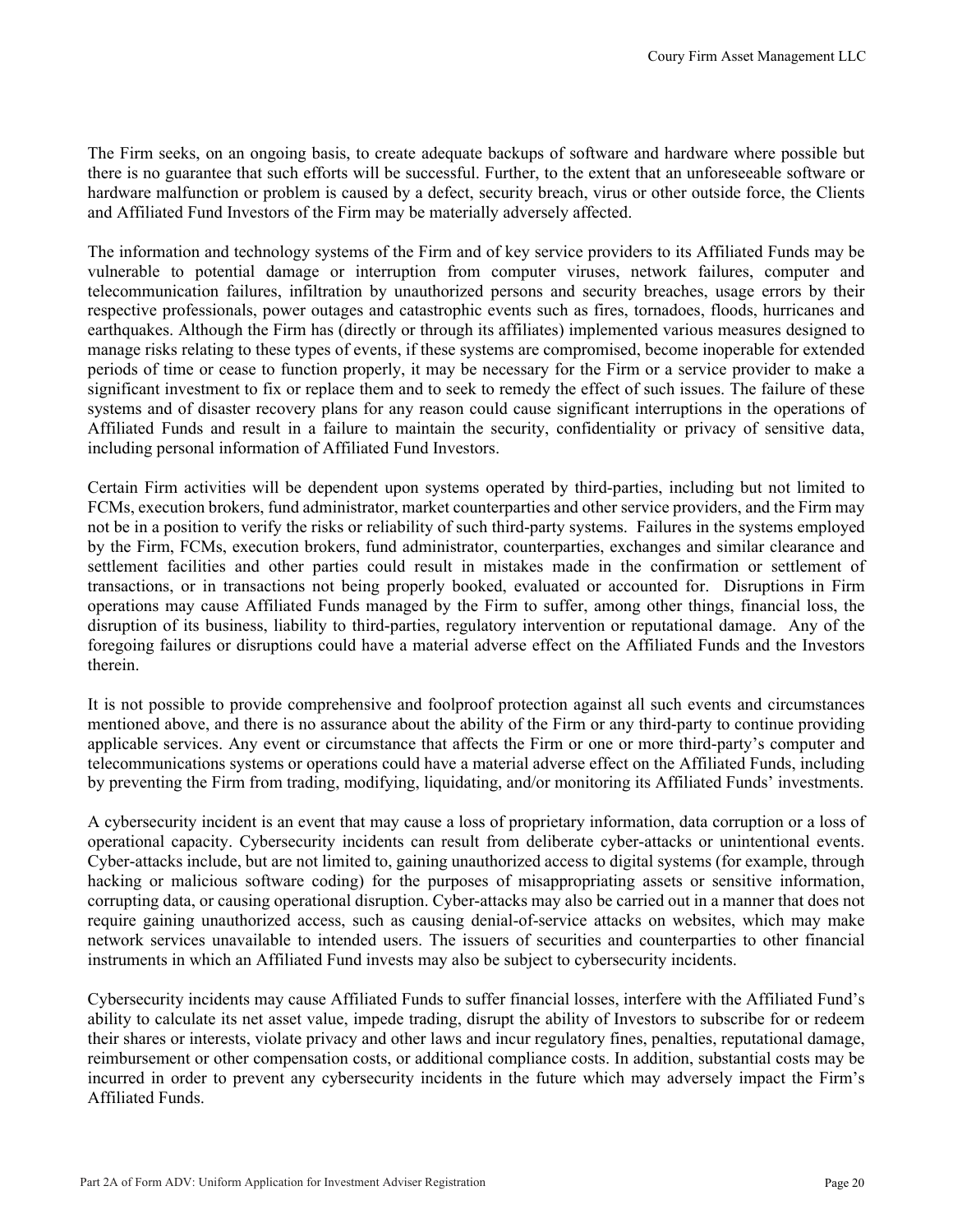While the Firm has established business continuity plans, risk management strategies and cyber security policies to seek to prevent cybersecurity incidents, there are inherent limitations in such plans and strategies, including the possibility that certain risks have not been identified. Furthermore, the Firm cannot control the business continuity plans or cybersecurity strategies put in place by other service providers.

#### *Use of Simulations Risk Factors*

The Firm sets performance expectations for certain of its quantitative investment strategies employed in its Affiliated Funds based on, among other things, simulated performance results from strategy backtests that use historical data over a large time series. These portfolio simulations have inherent limitations. For example, these portfolio simulations and/or backtests are designed with the benefit of hindsight and do not represent actual trading; actual returns will be different (and sometimes substantially) than those of the simulations. In addition, Affiliated Funds (and Investors therein) should note that the interpretation of simulated performance results is an inherently subjective process, requires significant interpretation by portfolio management personnel, and is ultimately based upon the knowledge, expertise and subjective beliefs of portfolio management personnel about the workings of the strategies, techniques and markets. For the avoidance of doubt, differing interpretations of any given portfolio simulations results are common. There can be no assurance that the future performance of any strategies employed by an Affiliated Fund will match any simulated performance results from portfolio simulations and backtests.

Inconsistencies will arise as simulations of an investment program run simultaneously with live trading systems of the Firm and its Affiliated Funds. Historical simulations make certain assumptions for modeling purposes that are not expected to be realized in live trading of the investment program(s). In addition, certain trade execution policies and procedures implemented by the Firm on behalf of its Affiliated Funds cannot be fully modeled or accurately applied through historical simulations. Therefore, results will vary (and sometimes substantially) in live trading versus simulation models.

#### *Trade Errors Risk Factors*

On occasion, errors may occur with respect to trades executed on behalf of Affiliated Funds. Losses resulting from such trade errors will generally be borne by the Affiliated Fund except to the extent provided in the Affiliated Fund's applicable Offering Documents. Accordingly, to the extent such trade errors occur, the Affiliated Fund and/or its returns may be materially adversely affected. The Firm will have a conflict of interest in determining whether the Firm has satisfied the applicable standard of care. When a trade error occurs, the Firm will seek to ensure that the Affiliated Fund is treated in a manner that is consistent with policies and procedures, applicable law and the fiduciary duties owed to the Affiliated Funds. Unless otherwise required by the investment management agreement, offering or organizational documents of the Affiliated Funds, the Firm generally will not notify the Affiliated Fund (or the Investors therein) that a trade error has occurred.

#### *Leverage Risk Factors*

For certain of its investment strategies, the Firm employs leverage on behalf of its Affiliated Funds. Such leverage is generally achieved by purchasing or selling futures contracts which have substantial embedded (or implicit) leverage. Trading on leverage will result in greater risks, exposures, and costs, which in the case of many derivative instruments is implicit and such charges or costs could be substantial. The use of leverage can and will substantially increase the market exposure (and market risk) to which an Affiliated Fund is subject. Trading of futures and other derivatives, for example, generally involves little or no margin deposit or collateral requirement and, therefore, provides substantial implicit leverage. Accordingly, relatively small price movements in these instruments (and others) may result in immediate and substantial losses to such an Affiliated Fund.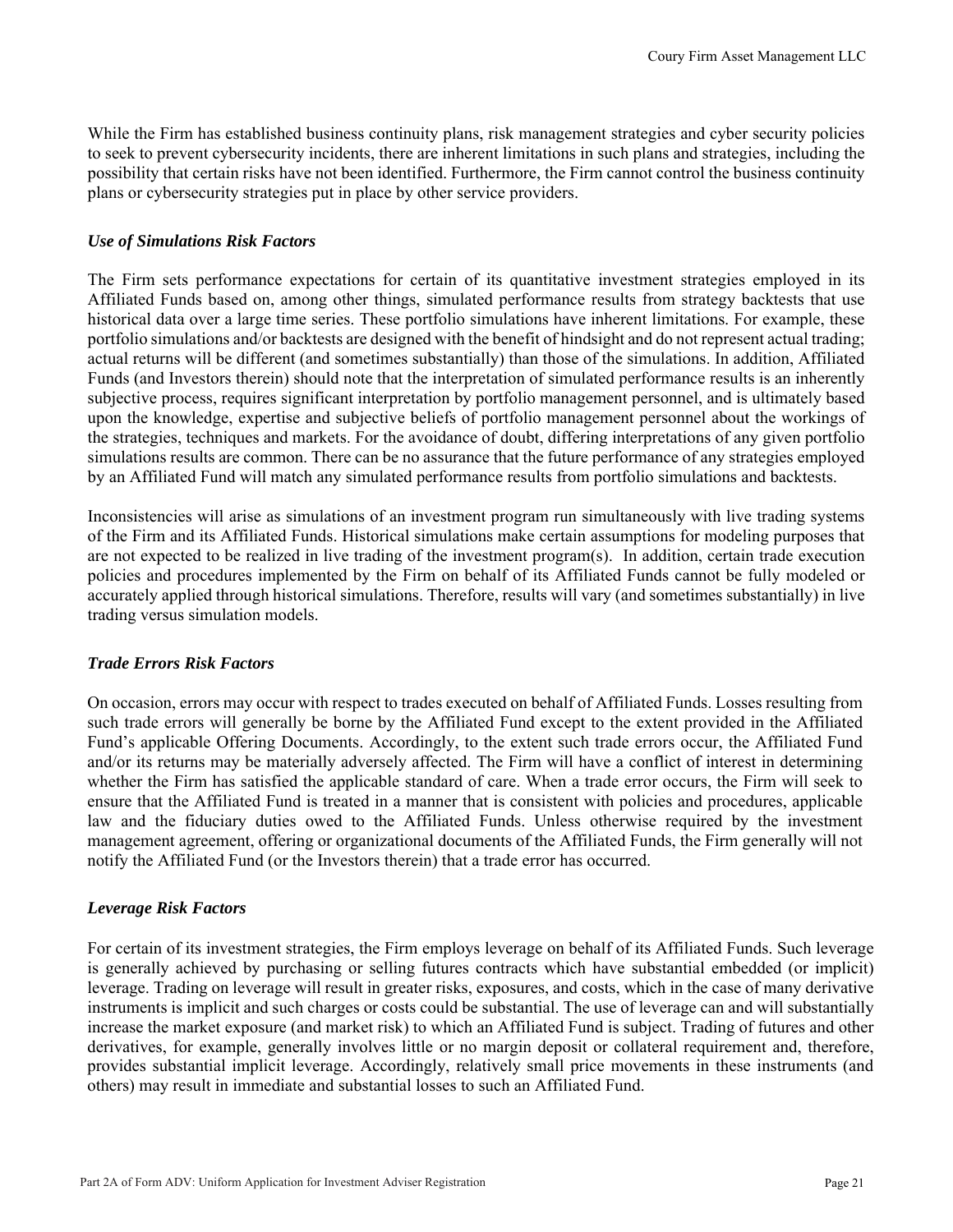#### *Futures Trading Risk Factors*

Trading in futures involves significant risks, including, but not limited to: (i) price volatility; (ii) highly leveraged trading; and (iii) possible illiquidity. Affiliated Funds that utilize futures may sustain a total loss of the initial margin and any maintenance margin that it posts (directly or indirectly) to a broker to establish or maintain a position in the futures market. If the market moves against an Affiliated Fund's position, such Affiliated Fund may be called upon to post a substantial amount of additional margin, on short notice, in order to maintain its position. If an Affiliated Fund does not provide the required margin within the prescribed time, its position may be liquidated at a loss, and an Affiliated Fund will be liable for any resulting deficit in its account. Under certain market conditions, an Affiliated Fund may find it difficult or impossible to liquidate a position. This can occur, for example, when the market makes a "limit move." Placing contingent orders, such as a "stop-loss" or "stop-limit" order, will not necessarily limit losses to the intended amounts, since market conditions may make it impossible to execute such orders. The high degree of leverage that is often obtainable in futures trading because of the small margin requirements can work against an Affiliated Fund as well as for it. The use of leverage can lead to large losses.

The price of index futures contracts may not correlate perfectly with the movement in the underlying index because of certain market distortions. First, all participants in the futures market are subject to margin deposit and maintenance requirements. Rather than meeting additional margin deposit requirements, participants may close futures contracts through offsetting transactions that would distort the normal relationship between the index and futures markets. Second, from the point of view of speculators, the deposit requirements in the futures market are less onerous than margin requirements in the securities market. Therefore, increased participation by speculators in the futures market also may cause price distortions. Successful use of index futures contracts by the Firm's Affiliated Funds also is subject to the the Firm's ability to correctly predict movements in the direction of the market.

## *Exchange-Traded Funds' Risk Factors*

Affiliated Funds may invest in exchange-traded funds ("**ETFs**"), including, but not limited to, registered investment companies. Investments in an ETF are subject to the fees and expenses of the ETF, which may include a management fee, other fund expenses, and a distribution fee. The Investment Company Act places certain restrictions on the percentage of ownership that a private investment fund may have in a registered investment company. An Affiliated Fund positions in ETFs are subject to a number of risks associated with the management and market conditions of the ETF, including, but not limited to:

*Delisting*. An ETF may be delisted and liquidated at the discretion of its issuer. Should the Affiliated Fund hold a position in an ETF when it is delisted, the Affiliated Fund may be subject to costs associated with the ETF's liquidation, counterparty risk against the issuer, and additional taxes due to cash distributions from the liquidation.

*Market Maker Instability*. The supply and demand of ETF shares are kept in balance by its authorized participants. The authorized participants of an ETF may, purposefully or by mistake, destabilize the supplydemand balance of an ETF, causing tracking error of the ETF to its constituent instruments that may negatively affect the value of an entity's position in the ETF.

*Hidden Illiquidity*. The liquidity of an ETF is determined not only by the ETF's market liquidity but how easy or difficult it is to transact in the ETF's constituent instruments. If one or more of an ETF's constituent instruments becomes difficult to buy or sell, the ETF may become difficult to transact or experience tracking error that negatively affects the value of positions held in the ETF.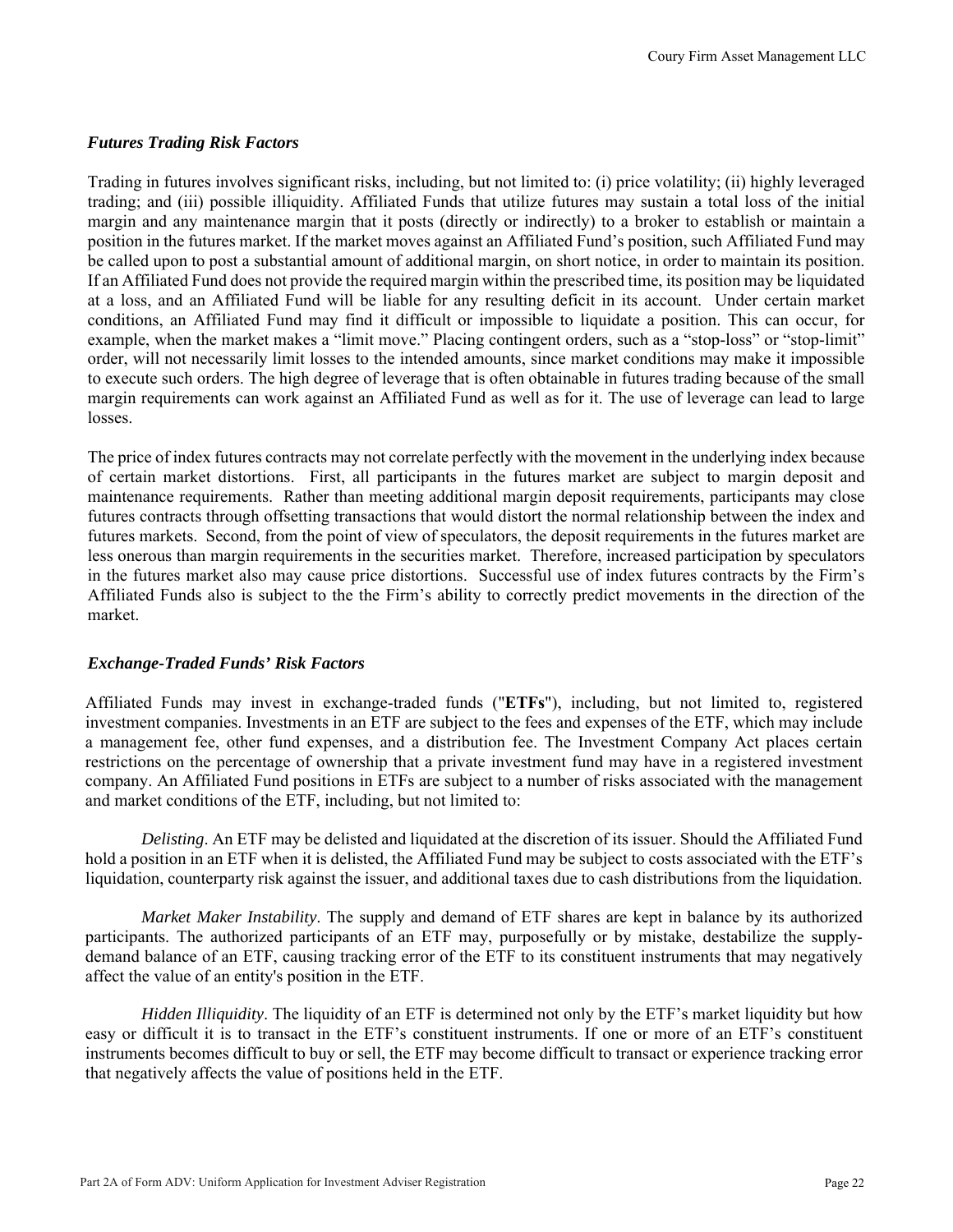*Borrowing Availability*. The ability to take short positions in an ETF is subject to borrowing availability. The ability to take optimal positions in ETFs may be adversely affected by one or more ETFs becoming hard to borrow.

*Constituent Fluctuation*. ETFs on equity indices attempt to track their underlying indices closely. However, the issuer may in its discretion temporarily introduce ex-index constituents to the ETF, including exindex equities and foreign currencies. This may introduce risks and tracking errors that are difficult to model to the ETF, and that may negatively affect the value of positions in the ETF.

*Additional Taxation*. Depending on the ETF's structure, investors may be subject to additional taxation on distributions from ETF.

#### *Speculative Investment Risk Factors*

There can be no assurance that an Affiliated Fund will achieve its investment objectives. An investment in an Affiliated Fund is not guaranteed or subject to principal or capital protection and Investors could lose some or all of their investment. Both an investment in an Affiliated Fund and the investments which the Affiliated Fund proposes to make are speculative. Furthermore, an Affiliated Fund investments may be subject to sudden, unexpected and substantial price movements (which may be influenced by factors such as changes in interest rates, and economic and political events which are beyond the control of, and not predictable by, the Firm). Unexpected and substantial price movements may lead to substantial fluctuations in the net asset value of the Affiliated Funds within a short period of time. Accordingly, an investment in an Affiliated Fund of the Firm should be made only by those persons who could afford to sustain a loss in such an investment.

Regardless of the fact that the Firm intends to manage the Affiliated Funds diligently in pursuit of the Affiliated Fund's investment objective, no guarantee or representation can be made that the Affiliated Fund's investment program will be successful, that the various investment strategies and trading strategies utilized will have low correlation or beta to the markets or that the Affiliated Fund's returns will exhibit low correlation with an Investor's investment portfolio. The Affiliated Fund may utilize a variety of investment techniques, each of which can involve substantial volatility and can, in certain circumstances, substantially increase the adverse impact to which the Affiliated Fund's investment portfolio may be subject. An investment in an Affiliated Fund involves a high degree of risk, including the risk that the entire amount invested will be lost. An investment in an Affiliated Fund managed by the Firm is not intended as a complete investment portfolio. Such an investment should be regarded as speculative and appropriate only for qualified Investors that can afford a loss of all of their investment and can invest for an indefinite period. It should not be assumed that an investment in an Affiliated Fund managed by the Firm will be profitable. In addition to the risk of loss, an investment in an Affiliated Fund managed by the Firm is subject to the direct and indirect fees and expenses (including management fees, performance fees, and any applicable operating costs) outlined in Item 5 of this brochure and the applicable Offering Documents, which will reduce returns and require that the Affiliated Fund make a certain level of profit from its investing activities in order for an investment simply to break even.

#### *Frequent Trading Risk Factors*

For certain of the Affiliated Fund investment strategies, the investment approach may involve a high level of trading and turnover of an Affiliated Fund's investments which may generate substantial transaction costs which will be borne by the respective Affiliated Fund and its Investors. Certain of the Firm's investment strategies employed within an Affiliated Fund involve frequent trading of instruments which results in significantly higher commissions and charges to Affiliated Funds due to increased brokerage charges, which will offset Affiliated Fund's profits.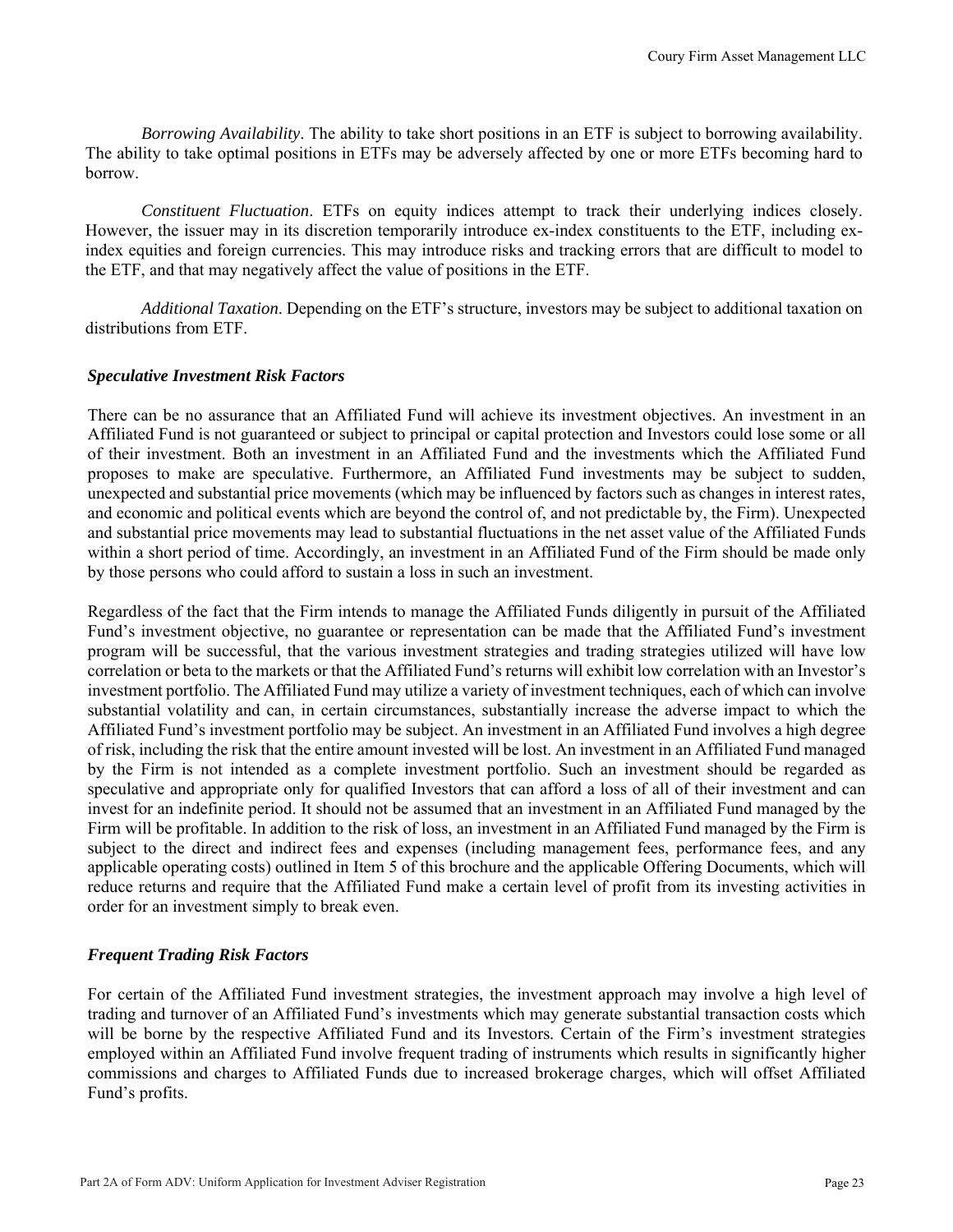#### *Discretion to Employ New Strategies and Techniques Risk Factors*

The Firm has considerable discretion and subject to the investment objective and policies of the investment programs and Offering Documents, has the right to modify the investment strategies and hedging techniques of an Affiliated Fund without the consent of Investors. Both new and modified investment strategies as well as hedging techniques may not be thoroughly tested in production trading before being allocated to the Affiliated Funds and may have operational or theoretical shortcomings which could result in unsuccessful trades and, ultimately, losses to the Affiliated Funds. In addition, any new investment strategy and hedging technique deployed by the Firm may be more speculative than earlier techniques and may increase the risk of an investment in the Affiliated Funds.

#### *Performance History Risk Factors*

Past performance of strategies or the investment vehicles sponsored, advised, and managed by the Firm, or of any investment strategies operated within any such investment vehicle, is not indicative of the results that will be achieved either by any such strategy or vehicle in the future. Further, such past performance provides no assurance of the success of any strategy or vehicle in achieving its investment objectives. Past performance of the Firm's Affiliated Funds is not indicative of the results that will be achieved by any such vehicle in the future. Further, such past performance provides no assurance of the success of any Affiliated Fund (or corresponding strategy and personnel) in achieving its investment objectives.

#### *Dependence on the Firm Risk Factors*

The success of the Affiliated Funds and its investment programs is significantly dependent upon the ability of the Firm, to develop and implement effectively an Affiliated Fund investment objective. Except as otherwise discussed herein, Investors will be relying entirely on the Firm to conduct and manage the affairs of the Affiliated Funds. Subjective decisions made by the Firm may cause the Affiliated Funds to incur losses or to miss profit opportunities on which it could otherwise have capitalized.

#### *Service Provider Risk Factors*

The Firm and certain of the service providers will not be liable, or have limited their liability, to the Affiliated Funds under certain circumstances.

#### *Regulatory Changes Risk Factors*

It is possible that changes in applicable laws and regulations may affect the Firm's operations. In addition, a number of substantial regulatory changes are pending or in the process of changing in certain markets. However, the consequences of additional regulation on the liquidity and the functioning of the markets in which the Affiliated Funds trade cannot be predicted and may materially diminish the profitability of investment opportunities for the Affiliated Funds.

In addition, the global financial markets have undergone pervasive and fundamental disruptions which have led to extensive and unprecedented governmental intervention. Such intervention has in certain cases been implemented on an "emergency" basis, suddenly and substantially eliminating market participants' ability to continue to implement certain strategies or manage the risk of their outstanding positions. In addition, as one would expect given the complexities of the financial markets and the limited time frame within which governments have felt compelled to take action, these interventions have typically been unclear and often inconsistent in scope and application, resulting in confusion and uncertainty which in itself has been materially detrimental to the efficient functioning of the markets as well as previously successful investment strategies. It is impossible to predict what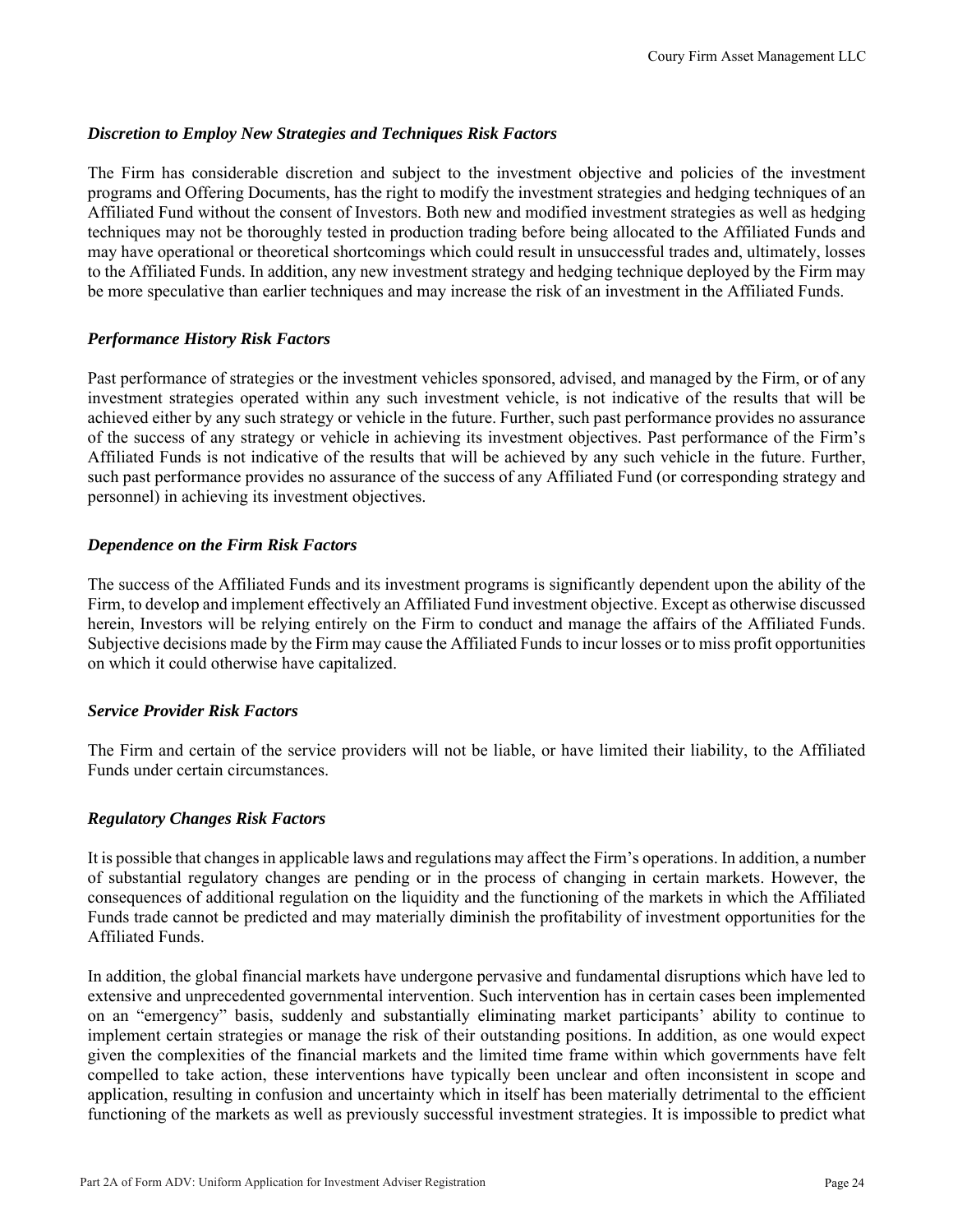additional interim or permanent governmental restrictions will be imposed on the markets and/or the effect of such restrictions on Affiliated Funds' strategies; however, there is a possibility of significantly increased regulation of the financial markets, and such increased regulation could be materially detrimental to Affiliated Funds managed by the Firm.

The regulatory environment for private funds continue to evolve and changes therein may adversely affect the ability of Affiliated Funds to obtain the leverage they might otherwise obtain or to pursue their investment strategies. In addition, the regulatory or tax environment for derivative and related instruments is evolving and may be subject to modification by government or judicial action which may adversely affect the value of the investments held by our Investors. The effect of any future regulatory or tax change on the Firm's Affiliated Funds is impossible to predict.

#### *Investment Funds' Risk Factors*

Certain investment strategies in Affiliated Funds operate investment programs that primarily invest into unaffiliated private investment funds that are managed by independent third-party asset managers that utilize a number of different investment strategies (each, an "Investment Fund"). Such investment strategies employed by Investment Funds held in an Affiliated Fund may include but are not limited to the following types of investment strategies (which are more fully described and qualified in its entirely by reference to the more complete information set forth in the relevant Offering Documents):

*Private Markets Strategies.* Any investment strategy that involves the purchase of securities in a private transaction, including, but not limited to, leveraged buyouts, venture capital, private credit, real estate and infrastructure may be considered private market strategies, as further described below.

*Private Credit.* Private credit market investments into third-party managed private credit underlying funds or separate as well as investing in co-investment funds. Strategies include direct lending, loan portfolios, structured credit, specialty credit, distressed strategies and other related strategies.

*Private Equity.* Private equity investments by making commitments to third-party managed private equity underlying funds, co-investment funds; the underlying funds may invest in leveraged buyouts, growth and venture capital, distressed turnaround, industry focused and structured investment, mezzanine and real assets and other related sectors.

*Real Estate.* Investment in the private real estate market by making commitments to third-party managed private equity underlying funds, co investment; strategies of underlying funds include office, multi family, retail, industrial, hospitality, undeveloped and other types of properties.

*Hedge Funds.* Utilizing hedge fund or related strategies including allocating assets to emerging managers with limited or no independent track records.

*Co-Investment Opportunities.* Co-investment opportunities include opportunities in which an investor invests alongside an underlying fund directly in an investment opportunity or a vehicle created by a third-party asset manager investing in an investment opportunity.

Such investments made into Investment Funds by the Affiliated Funds present certain unique risks. By investing in an Affiliated Fund that utilizes Investment Funds, an Investor will, in effect, incur the costs of investment advisory services at both the level of the Affiliated Fund and the level of the Investment Funds. The Affiliated Fund investments with Investment Funds may be subject to restrictions on liquidity, including lock-up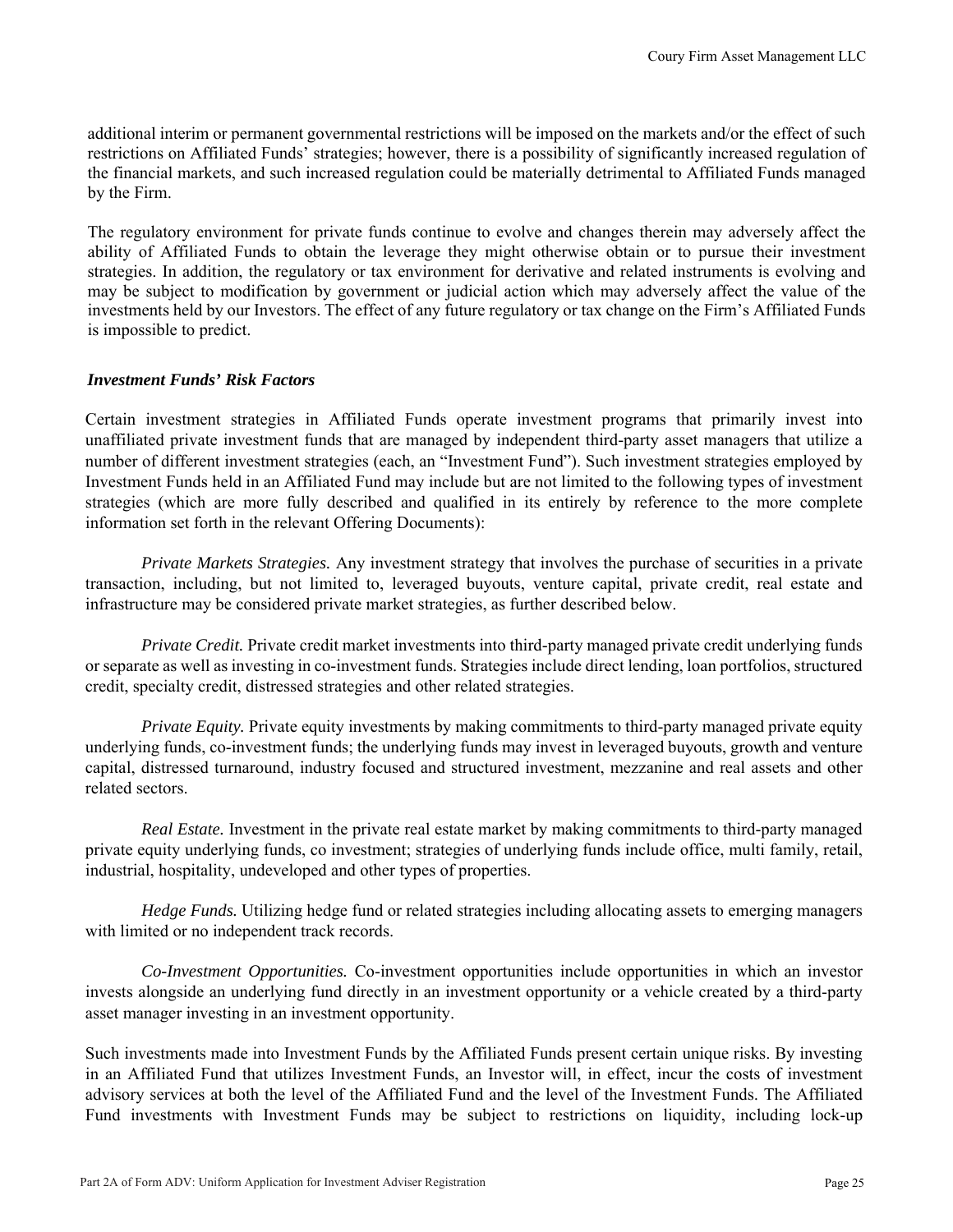requirements, infrequent permitted redemption dates and suspensions and distributions may be in the form of securities that are illiquid or difficult to value rather than in cash. If an Investment Fund performs inadequately and the Affiliated Fund is unable to withdraw its capital, it could have a material adverse effect on the performance of the applicable Affiliated Fund. The performance of investments made into Investment Funds depends on the success of the Investment Funds. The Firm's ability to evaluate and monitor such investments will be limited relative to the ability of the Firm to evaluate and monitor its own employees. Misconduct by employees of an Investment Fund could cause significant losses to an Affiliated Fund.

#### *Investment and Due Diligence Process Risk Factors*

When selecting an Investment Fund, the Firm will conduct due diligence that it deems reasonable and appropriate based on the facts and circumstances applicable to each investment made in an Affiliated Fund. When conducting due diligence, the Firm may be required to evaluate important and complex business, financial, tax, accounting and legal issues. When conducting due diligence and making an assessment regarding an Investment Fund, the Firm will rely on the resources reasonably available to it, which in some circumstances, whether or not known to the Firm at the time, may not be sufficient, accurate, complete or reliable. Due diligence may not reveal or highlight matters that could have a material adverse effect on the value of an Investment Fund and their underlying investments.

#### *No Control Over the Investment Funds' Risk Factors*

Although a due diligence and monitoring process is being employed with respect to each Investment Fund, there is no assurance that such efforts will detect fraud, malfeasance, inadequate systems or other flaws or problems with respect to an Investment Fund's operations and activities. Each Investment Fund utilized by an Affiliated Fund encompasses the possibility of loss due to fraud, intentional or inadvertent deviations from a predefined investment strategy (including excessive concentration, directional investing outside of predefined ranges, excessive leverage or new capital markets) or simply poor judgment. Given the limited liquidity of the underlying Investment Funds, an Affiliated Fund may not be able to quickly alter its portfolio allocation in response to any such changes, resulting in substantial losses.

There can be no assurance that what is perceived by the Firm as an investment opportunity will not, in fact, result in substantial losses due to one or more of a wide variety of factors. From time to time, the economic viability of an entire strategy may deteriorate, due to excessive concentration of investors implementing the same approach or general economic events that disrupt the source of profits which the strategy seeks to exploit. The Firm and its Affiliated Fund entities can only be successful if the Investment Funds are able to invest successfully, and there can be no assurance that this will be the case.

**THE ABOVE SUMMARY DOES NOT PURPORT TO BE A COMPREHENSIVE DISCUSSION OF ALL THE RISKS ASSOCIATED WITH AN AFFILIATED FUNDS' SPECIFIC MANDATE AND INVESTMENT PROGRAM. AN AFFILIATED FUNDS' CONFIDENTIAL PRIVATE OFFERING MEMORANDUM OR PROSPECTUS AND SUPPLEMENTAL DISCLOSURE DOCUMENT CONTAINS ADDITIONAL INFORMATION WITH RESPECT TO THE RISKS TO WHICH THE AFFILIATED FUND WILL BE SUBJECT.**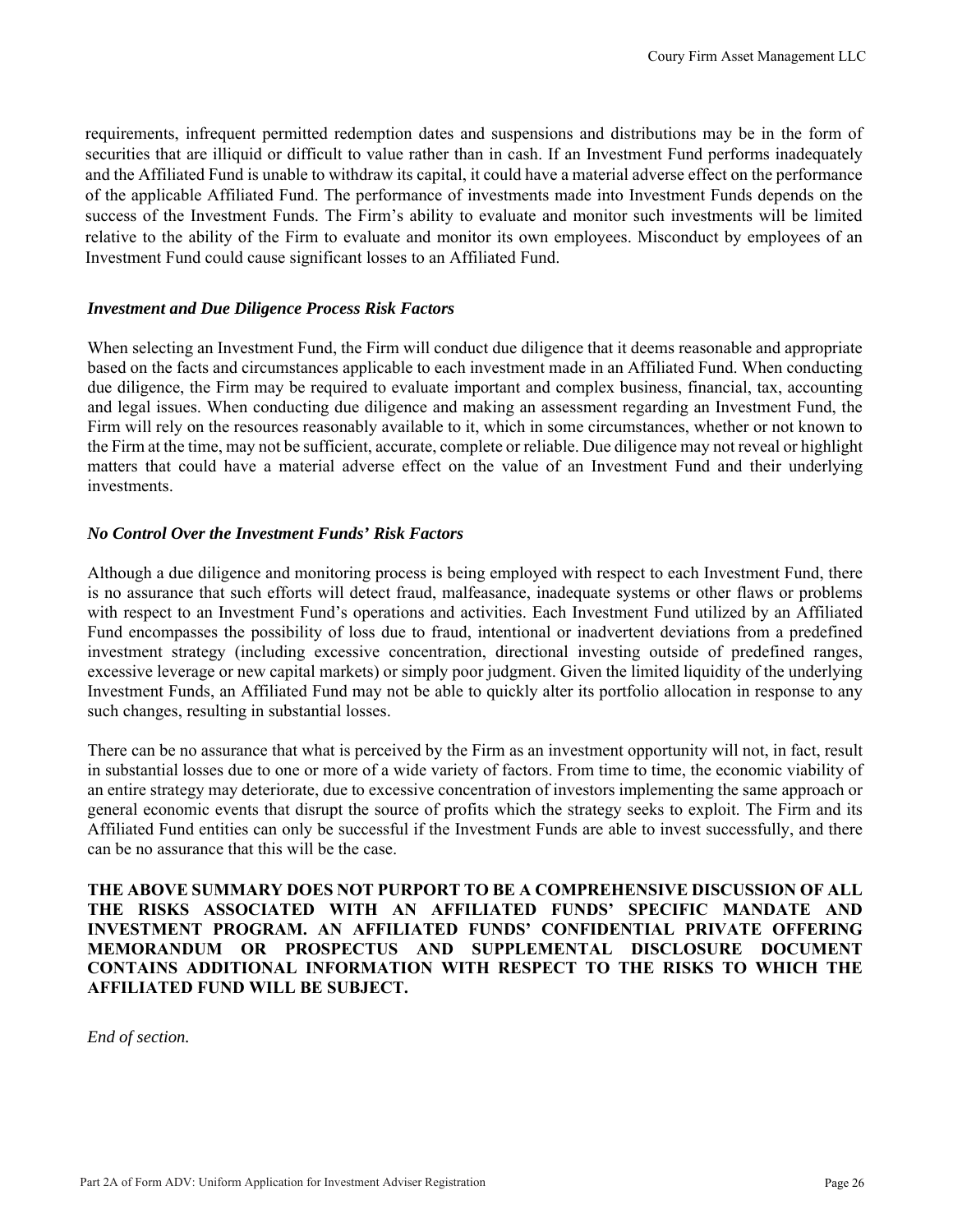## **Item 9: Disciplinary Information.**

There are no legal or disciplinary events that would be material to a Client and Investor, or prospective Client and Investor evaluation of the advisory business of the Firm or the integrity of its management.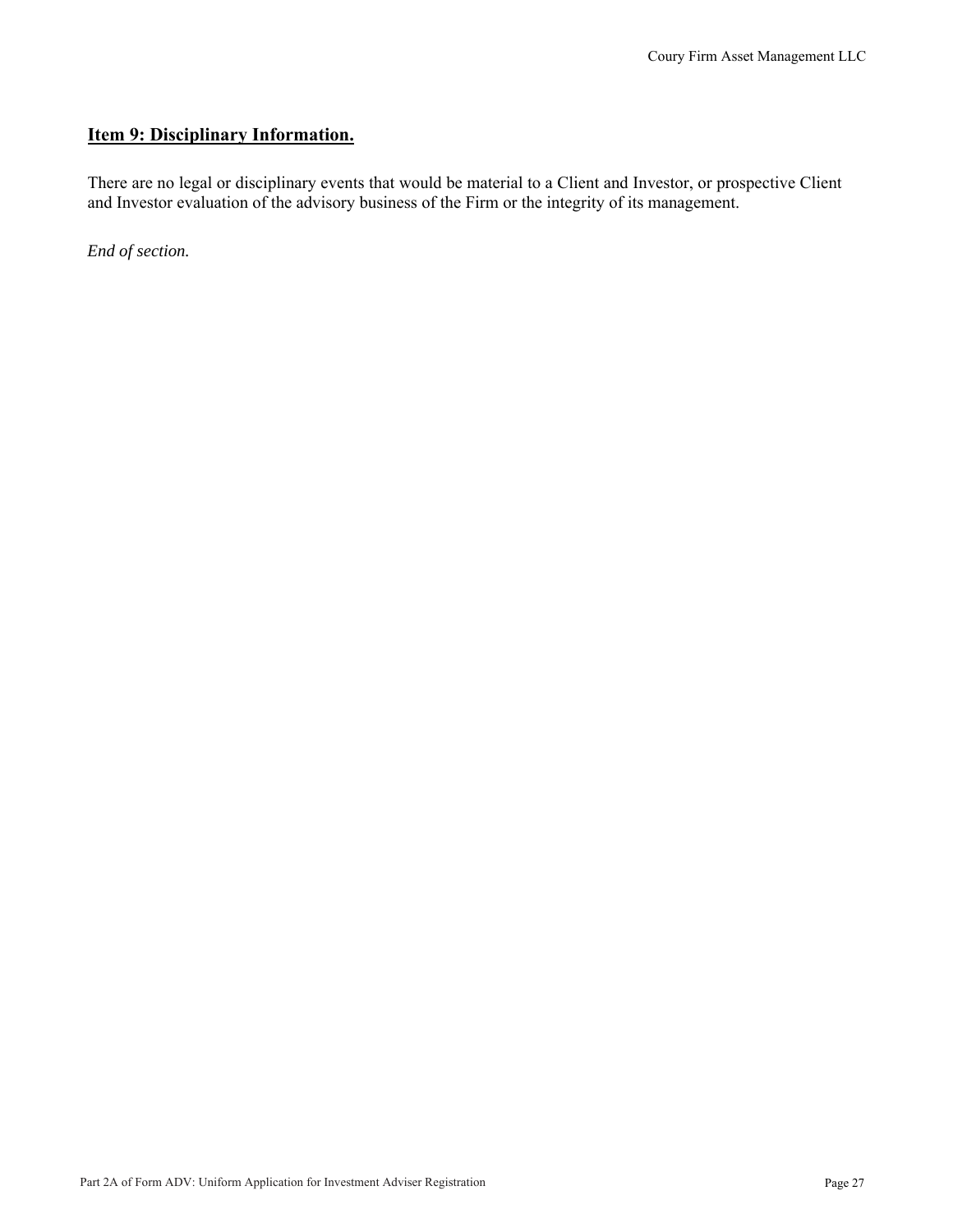## **Item 10: Other Financial Industry Activities and Affiliations.**

CCM (Coury Capital Management LLC) is a related investment adviser of the Firm and serves as the general partner to Affiliated Funds. The Firm and CCM share the same office space and are held under common indirect ownership and control. Supervision and oversight for both the Firm and CCM are provided by the following officers: Gregg S. Coury serves as Chief Executive Officer ("CEO") and Chief Compliance Officer ("CCO"), and Robertino S. Coury serves as President and Chief Investment Officer. All Employees of the Firm and CCM are subject to the same policies and procedures and Code of Ethics. Additionally, all employees of the Firm and CCM are subject to the same requirements for pre-clearance to participate in any initial public offering ("IPO"), limited offering or private offering.

Affiliated Funds invest directly in commodity interests and therefore are subject to regulation by the U.S. Commodity Futures Trading Commission ("CFTC"). As a result, certain Affiliated Funds are treated as "Commodity Pools" and the Firm as a Commodity Pool Operator ("CPO"). The Firm is registered with the CFTC as a CPO and is operating under a CFTC Rule 4.7 exemption in connection with managing the Affiliated Funds and is a member of the National Futures Association ("NFA"). Certain management persons and employees are registered with NFA as associated persons and/or principals of the Firm.

Consistent with its fiduciary duty to Clients, the Firm may recommend to its Clients investment funds, products and services offered by or through the Firm, when it determines that such investments, funds, products, and services are consistent with a Client's objectives. The Firm will disclose any potential conflicts of interest to the Client at the time it makes any such recommendation.

The Firm and its employees make investments in the Firm's Affiliated Funds for their own personal or proprietary accounts. Please see Item 11 of this brochure for additional information regarding the Firm's Code of Ethics and limitations on participation in any limited offering or private offering.

Certain managers, officers and employees of the Firm may serve as directors, officers, and employees of for-profit and non-profit businesses subject to the Firm's approval and conflict of interest policies. Gregg S. Coury, the CEO of the Firm, serves as a non-executive director of E'O Management, LLC, a family office and private investment firm that is responsible for exclusively managing certain assets of the Coury Family. Gregg also serves as a nonexecutive director of The Robert J. Coury Family Foundation, a private family foundation of the Parent Company's founder. Gregg also serves as trustee on family-related trusts. Robertino S. Coury (the President and Chief Investment Officer of the Firm), Santino Coury, Juliano Coury, Andreo Coury, and Jeffrey Coury II, who are each an employee of the Firm, also serve as employees of E'O Management, LLC. Robertino is President of E'O Management, LLC. Both Robertino and Santino are directors of E'O Management, LLC. Robertino also serves as an officer and director of The Robert J. Coury Family Foundation and as trustee on family-related trusts. The Firm has adopted procedures and practices in seeking to mitigate conflicts of interests that may result from such outside business affiliations.

Gregg and Robertino, in addition to Jeffrey C. Coury (the Executive Chairman of the Parent Company), also serve as directors of P.I. Gateway SPC Ltd. (the "Master Fund"), which is a pooled investment vehicle, Client, and an Affiliated Fund of the Firm. As directors, they are responsible for overseeing and supervising the activities of the Master Fund and its segregated portfolios. P.I. Gateway SPC Ltd. is part of a master-feeder fund structure and serves as the "master fund" investment vehicle. The Master Fund and its segregated portfolios have entered into an investment management agreement with Coury Firm Asset Management LLC d/b/a The Coury Firm (the Investment Manager), and Coury Capital Management LLC (the Manager) to carry out its investment objectives.

Certain principals, directors, officers, partners, managers, shareholders, and employees, as applicable, will not be devoting their time exclusively to the management of the Firm's Affiliated Funds and/or Client accounts.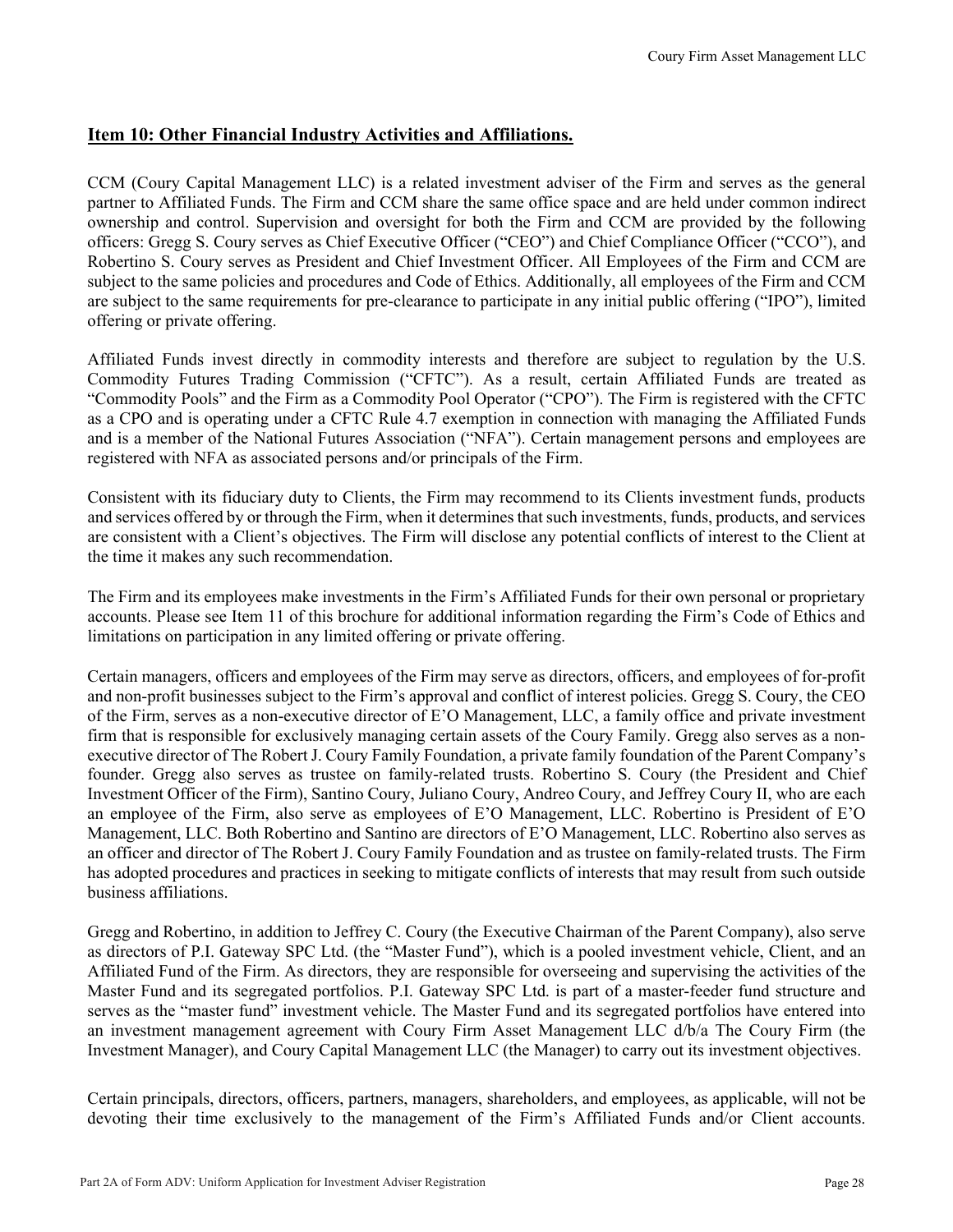Therefore, each of these persons will have conflicts of interest in allocating management time, services, and functions among the various entities and accounts for which they provide services.

From time to time, certain officers and employees of the Firm may provide management consulting services to businesses through Coury Firm Business Advisory LLC (a subsidiary of the Parent Company and sister entity of the Firm), a non-investment advisory affiliate of the Firm. In addition, certain officers and employees of the Firm advise on privately-held business mergers, acquisitions, business sales and business combinations (together, "M&A Transactions"). All such M&A Transactions involving the Firm's officers and employees and the Coury Firm Business Advisory LLC are conducted in accordance with exemptions from federal and state broker-dealer registration requirements currently available to them. These activities and related payments or other remuneration for providing such consulting services are separate from any investment or financial advisory fees the Firm may assess a Client account.

In addition, certain officers and employees of the Firm, in their capacity as licensed insurance agents, may provide analysis and recommendations to either businesses or individuals on certain insurance products and solutions through a non-investment advisory affiliate of the Firm, The Coury Firm LLC (a subsidiary of the Parent Company and sister entity of the Firm). The Coury Firm LLC receives commissions and/or a flat retainer fee for providing such insurance-related services. These activities and related commissions or other remuneration are separate from any investment or financial advisory fees the Firm may assess a Client account. The insurance-related remuneration described above may potentially give the Firm and their personnel an incentive to recommend transactions based on such remuneration rather than a Client's needs.

The Firm and its non-investment advisory affiliates may engage common legal counsel and other advisers or services providers in executing routine business functions or on an ad-hoc basis. The use of certain service providers may present conflicts of interest as between or among the Firm, the Firm's Clients, the Affiliated Funds and the Firm's non-investment advisory affiliates. In certain circumstances, the service provider may charge varying rates or engage in different arrangements for services provided to the Firm, Clients, the Affiliated Funds or the Firm's non-investment advisory affiliates. This may result in the Firm or certain of its non-investment advisory affiliates receiving a more favorable rate on services provided to it by such a common service provider than those payable by its Clients and the Affiliated Funds, or the Firm receiving a discount on services even though its Clients or Affiliated Funds receive a lesser, or no, discount. This creates a conflict of interest between the Firm and its non-investment advisory affiliates, on the one hand, and the Clients and Affiliated Funds, on the other hand, in determining whether to engage such service providers, including the possibility that the Firm or its noninvestment advisory affiliates may favor the engagement or continued engagement of such persons or firms if it receives a benefit from such service providers, such as lower fees, that it would not receive absent the engagement of such service provider by the Clients or Affiliated Funds. In the event of a divergence of interest between or among the Firm, the Firm's Clients, the Affiliated Funds and the Firm's non-investment advisory affiliates arises, the parties may inform Clients and Affiliated Fund Investors of the conflict, seek Client or Affiliated Fund consent of conflict mitigation efforts, or engage separate counsel, any of which would be undertaken in the sole discretion of the Firm.

#### **Wealth Planning and Coordination Services**

In addition to providing the investment advisory services to Clients as described in Item 4 of this brochure, the Firm also provides non-investment advisory services commonly referred to as wealth planning. These services may include trust and estate planning, family governance advisory, accounting and tax assistance, risk management, advice on private business ventures, philanthropy, and other family office related services. The scope of the Firm's wealth planning and coordination services is determined by the Client's particular needs and outlined in a separate written agreement between the Client and the Firm, not related to any investment advisory agreement with the Client.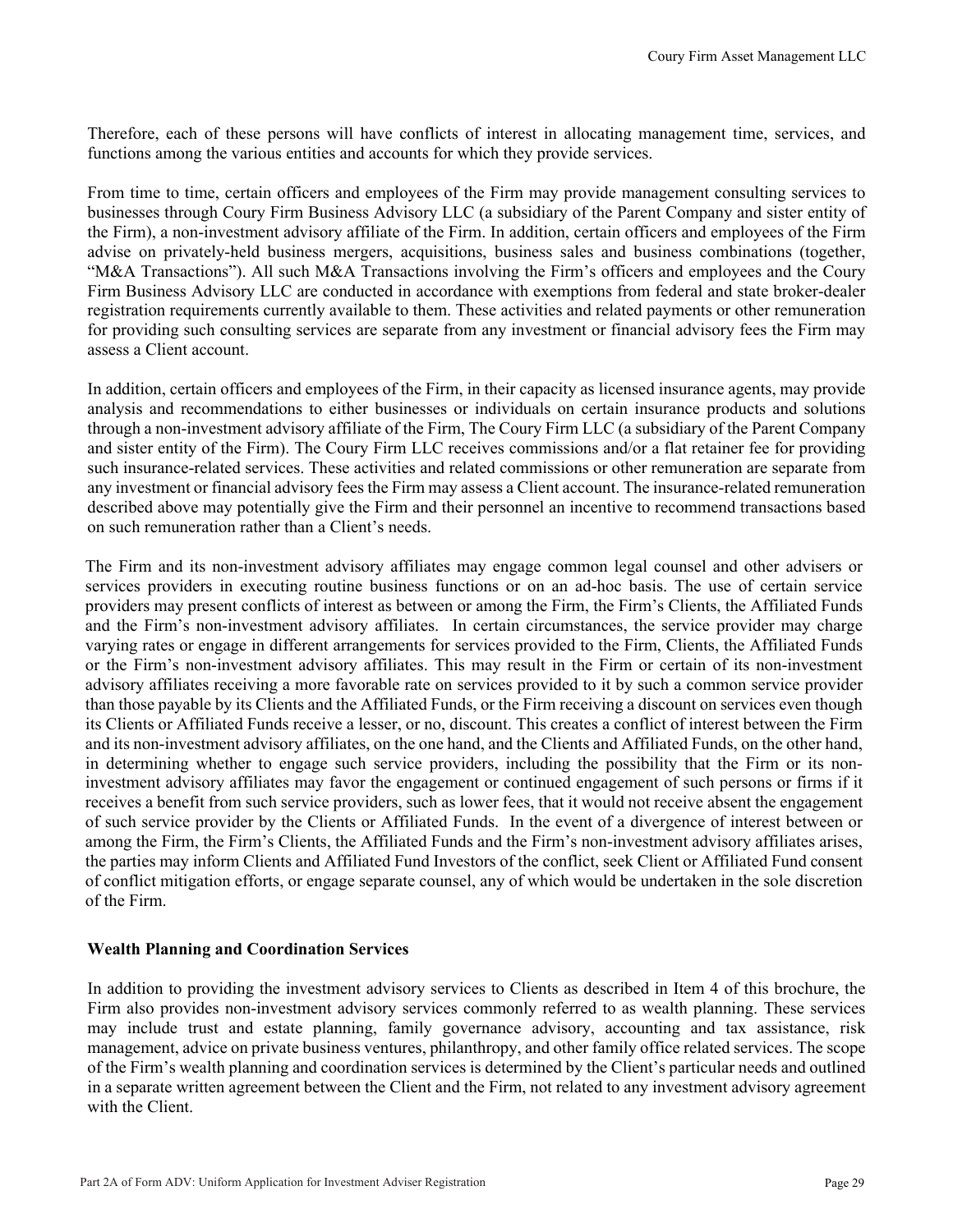If the Firm recommends other professionals to assist or advise the Client on their respective wealth plan, the Client will ultimately determine whether or not to engage such professionals and are under no obligation to do so. If the Client chooses to engage a recommended professional directly, the Client will be responsible for paying such professional's fees. The Client always has absolute discretion over implementing a particular plan and are free to accept or reject any of the Firm's recommendations.

#### **Qualified Retirement Plan Services**

The Firm may assist businesses with qualified retirement plans such as 401(k) and profit-sharing plans and their respective investments. As part of its services, the Firm selects and monitors the investment options available within the Plan. If applicable, the Firm may act as the investment manager as defined under Section 3(38) of ERISA and in this role, the Firm manages the investment lineup and determines what investments are available to Plan participants. Such investments generally consist of third-party mutual funds and exchange-traded funds. The Firm does not provide legal, tax, accounting or actuarial advice for the Plan Client, the Plan or Plan participants. See Item 5 of this brochure for details regarding fees associated with providing investment advisory services to Plan Clients.

#### **Other Affiliations**

As a result of certain family, Client, and other relationships that the Firm may have from time to time, the Firm will impose trading restrictions on its employees and their immediate family members when necessary.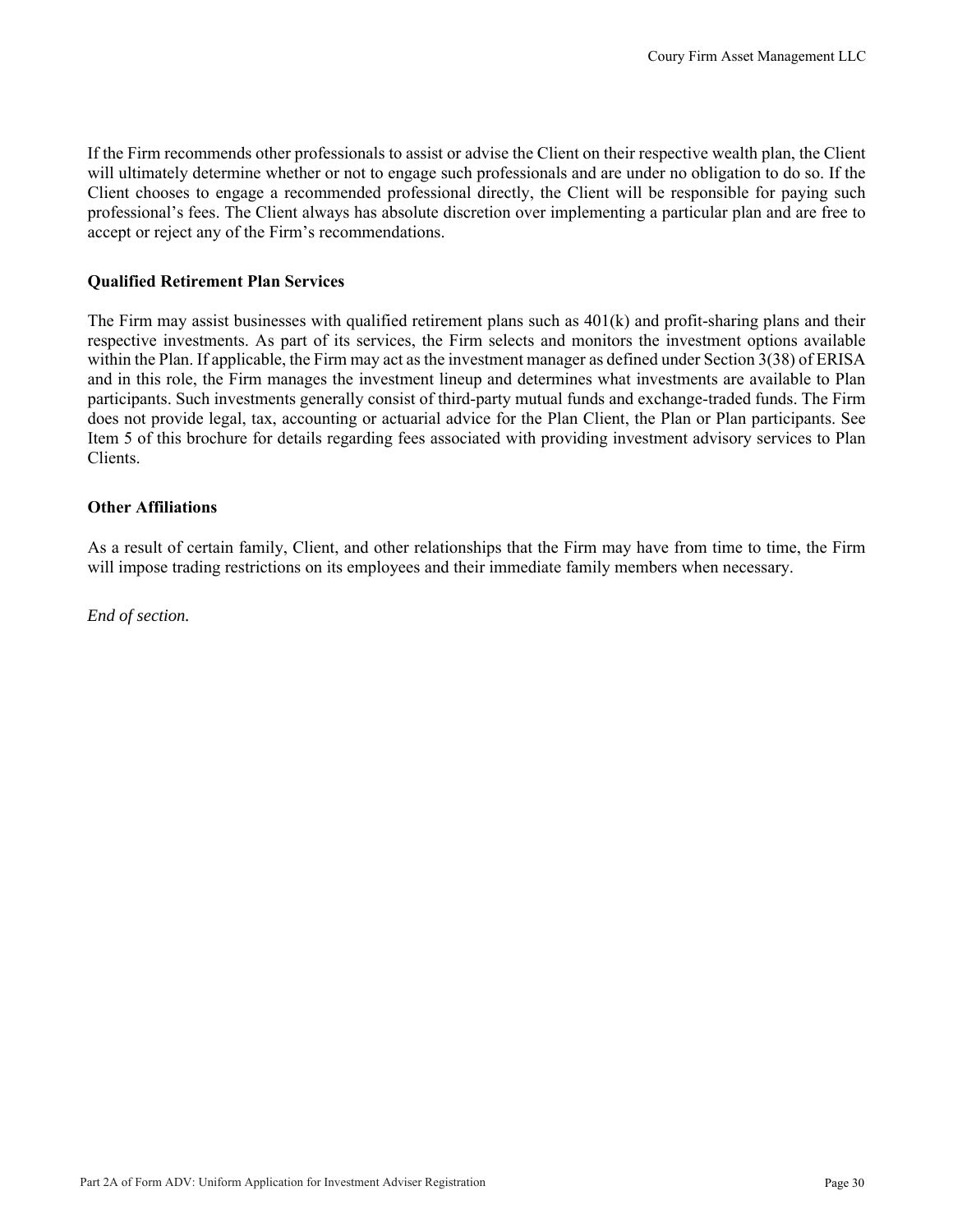## **Item 11: Code of Ethics, Participation or Interest in Client Transactions and Personal Trading.**

The Firm has adopted a Code of Ethics that sets forth the standards of conduct expected of its employees and requires compliance with applicable securities laws ("Code of Ethics"). In accordance with Section 204A of the Advisers Act, its Code of Ethics contains written policies reasonably designed to prevent the unlawful use of material non-public information by the Firm or any of its employees. The Code of Ethics also requires that employees report their personal securities holdings on an annual basis and report personal securities transactions on a quarterly basis, as well as obtain preapproval of certain investments such as IPOs and limited offerings.

Unless specifically permitted in the Firm's Code of Ethics, none of the Firm's employees may effect for themselves or for their immediate family (i.e., spouse, minor children, and adults living in the same household as the Employee) any transactions in a security which is being actively purchased or sold, or is being considered for purchase or sale on behalf of any of the Firm's Clients, until a decision has been made not to purchase or sell such security. These requirements are not applicable to (i) direct obligations of the Government of the United States; (ii) money market instruments, bankers' acceptances, bank certificates of deposit, commercial paper, repurchase agreements and other high quality short-term debt instruments; (iii) shares issued by open-ended mutual funds that are not advised by the Firm or money market funds; and (iv) shares issued by unit investment trusts that are invested exclusively in one or more mutual funds and are not advised by the Firm.

The Firm's personnel occasionally may participate in or provide entertainment for legitimate business purposes, including to receive certain reimbursements or discounts, which may be from separate account managers, custodians, or others, for travel, lodging, and attendance fees for certain industry conferences and similar events, subject to applicable law and limitations as set forth in the Firm's policies.

A copy of the Firm's Code of Ethics shall be provided to any Client, prospective Client, or Affiliated Fund Investor upon request by contacting the CCO via email at  $\overline{compliance}$   $@{\text{conv}}$  firm.com.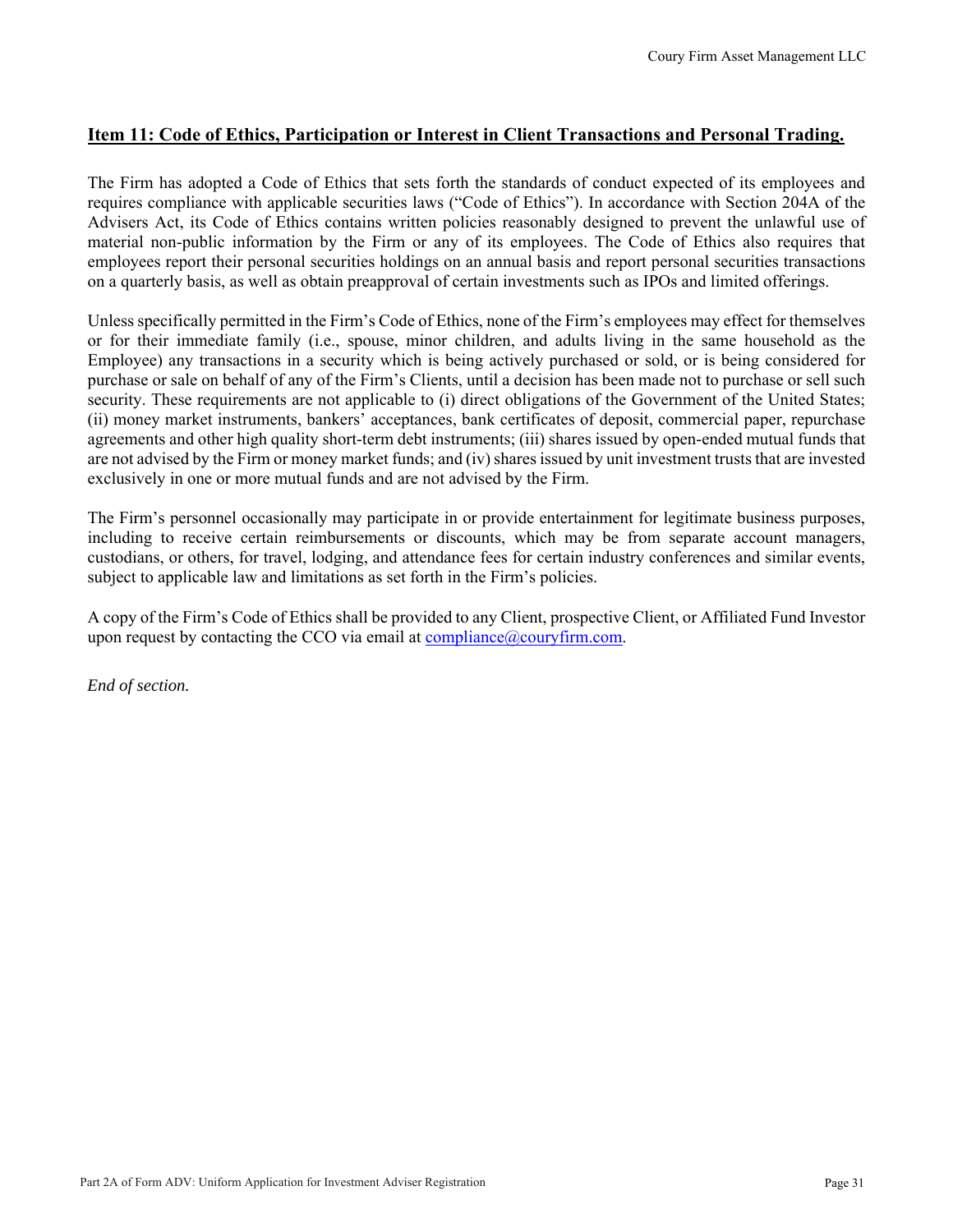#### **Item 12: Brokerage Practices.**

Where the Firm has discretion and responsibility to select broker dealers to execute Client or Affiliated Fund transactions, the Firm will negotiate the price and commissions paid on such transactions. Securities normally are purchased through brokers on securities' exchanges or in certain exceptions directly from the issuer or from an underwriter or market maker for the securities. Purchases of securities through brokers involve a commission to the broker. Purchases and sales of securities from dealers serving as market makers include the spread between the bid and the asked price. The Firm may utilize the services of one or more introducing brokers who will execute brokerage transactions through a prime broker and a custodian that will clear the transactions for Clients and Affiliated Funds.

Securities transactions will be executed through brokers selected by the Firm in its sole discretion and without the consent of Clients. In placing portfolio transactions, the Firm will seek to obtain the best execution for the Clients and Affiliated Funds, taking into account the following factors: the ability to effect prompt and reliable executions at favorable prices (including the applicable dealer spread or commission, if any); the operational efficiency with which transactions are effected, taking into account the size of order and difficulty of execution; the financial strength, integrity and stability of the broker; the broker's risk in positioning a block of securities; the quality; and the competitiveness of commission rates in comparison with other brokers satisfying the Firm's other selection criteria.

Certain broker-dealers who provide quality brokerage and execution services also furnish research services to the Firm. In selecting a broker-dealer, the Firm may consider, among other things, the broker-dealer's best execution capabilities, reputation, and access to the markets for the securities traded. The Firm will seek competitive commissions for transactions for Clients and Affiliated Fund accounts. Consistent with obtaining best execution, transactions for Clients and Affiliated Funds may be directed to brokers in return for research services furnished by them to the Firm. Such research generally will be used to service all of the Firm's advisory Clients and Affiliated Funds, but brokerage commissions paid may be used to pay for research that is not used in managing a specific account. The Firm assesses the reasonableness of commissions in light of the total brokerage and research services provided by each broker-dealer.

The Firm is independently owned and operated and not affiliated with any custodian or broker-dealer ("Vendors"). The Firm does not receive commission income from any Vendors. However, Vendors may provide the Firm with access to their institutional trading and custody services that are typically not available to their retail investors. These services include trade execution, custody, research, and access to mutual funds and other investments that are otherwise generally available only to institutional investors or would require a significantly higher minimum initial investment, reports on or other information about particular companies or industries, economic surveys and analyses, recommendations as to specific securities, financial and industry publications, portfolio evaluation services, financial database software and services, computerized news, pricing and statistical services, analytical software and services, quotation services, and other products or services that may enhance the Firm's investment decision making. A Vendor may make available other products and services that benefit the Firm but may not benefit its Clients' accounts. Some of these other products and services assist the Firm in managing and administering Clients' accounts. These products and services may be provided without cost or at a discount to the Firm and include: hardware, software and other technology that provide access to Client account data (such as trade confirmations and account statements); trade execution (and allocation of aggregated trade orders for multiple client accounts); research, pricing information and other market data; facilitation of payment of the Firm's fees from its Clients' accounts; and assistance with back-office functions, recordkeeping and Client reporting. Many of these services generally may be used to service all or a substantial number of the Firm's accounts, including accounts not serviced by a Vendor. The Vendors may also make available other services intended to help the Firm manage and further develop its business enterprise. These services may be provided without cost or at a discount to the Firm and include consulting, publications and conferences on practice management, information technology, regulatory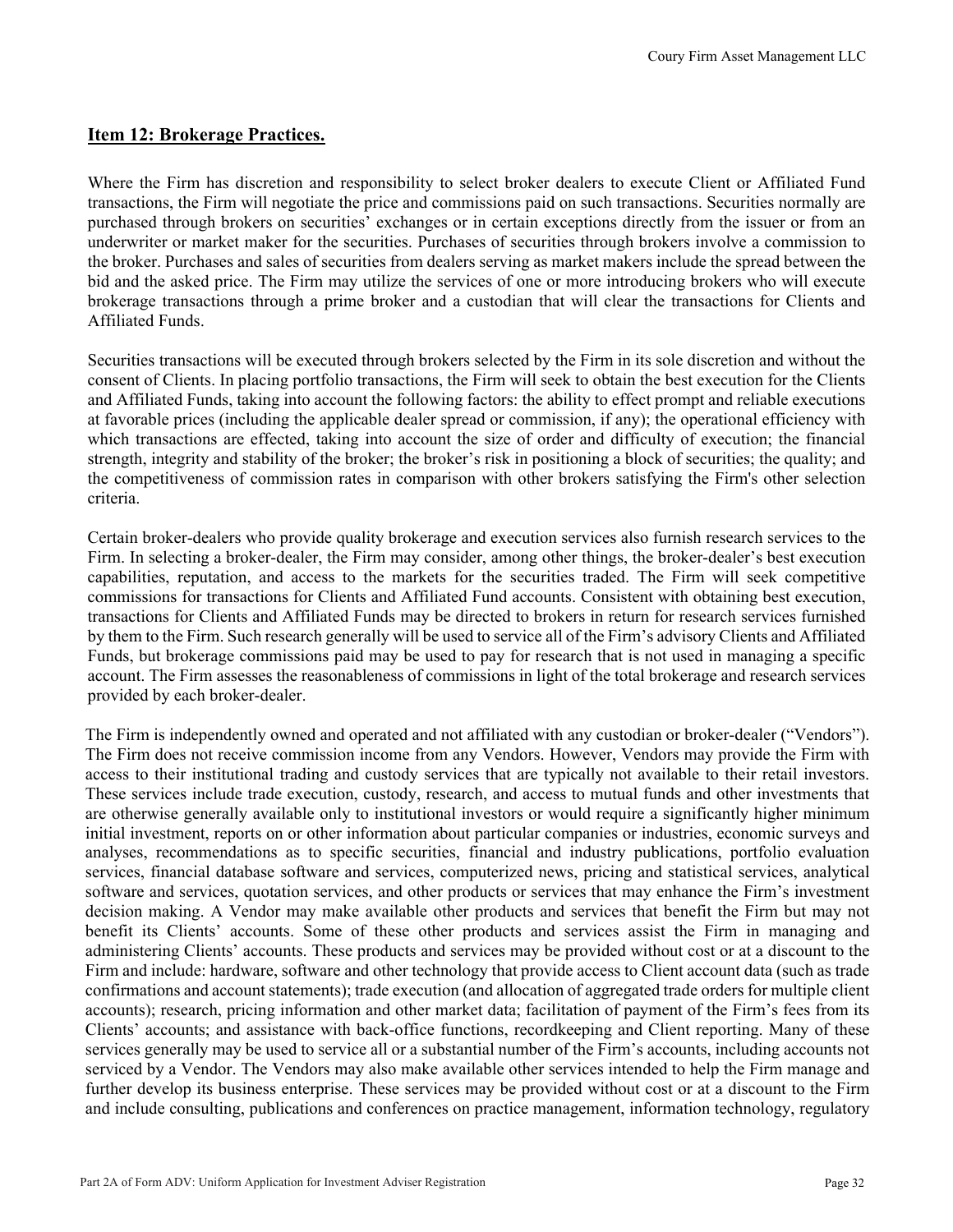compliance, marketing and assistance with event sponsorship. In addition, Vendors may make available, arrange and/or pay for these types of services rendered to the Firm by independent third-parties. They may discount or waive fees they would otherwise charge for some of these services or pay all or a part of the fees of a third-party providing these services to the Firm. Vendors may from time to time offer the Firm technology or marketing support payments that serve to reduce costs the Firm might otherwise incur. The recommendation that Clients maintain their assets in accounts serviced by a specific Vendor may be based in part on the fact that the Firm may benefit from the availability of some of the foregoing products and services and not solely on the nature, cost or quality of services provided by the Vendor, which creates a potential conflict of interest for the Firm. Although acceptance of such services, arrangements and payments could give the Firm an incentive to recommend that Clients use a particular Vendor, such services and amounts are generally not material to the Firm's operations. Also, there is not a corresponding commitment by the Firm to any Vendor to invest any set amount or percentage of Client assets in any specific mutual funds, securities or other investment products as a result of the above arrangements.

If applicable, the Firm may from time to time combine orders into block orders when more than one Client account is participating in a trade. For avoidance of doubt, block trade orders are never commingled between Clients and Affiliated Funds. This blocking or bunching technique must be equitable and potentially advantageous for each such account with the intent to reduce brokerage commissions or to obtain a more favorable transaction price. Block trading is performed when it is consistent with the terms of the Clients' written investment advisory agreement or an Affiliated Fund's Offering Documents. All accounts that participate in a block transaction receive the same execution price and an average share price of the transaction. Any portion of an order that remains unfilled at the end of a given day will be rewritten on the following day as a new order with a new daily average price to be determined the next day. Securities purchased are aggregated and then allocated pro-rata among participating accounts in proportion to the size of the order placed for each Client or Affiliated Fund account. If an order is partially filled, the securities purchased will be allocated pro rata based upon the intended full allocation.

The Firm has internal controls in place to prevent trade errors from occurring. On those occasions when such an error nonetheless occurs, the Firm will use reasonable efforts to correct the error as soon as possible. The goal of error correction is to make the Client "whole," regardless of the cost to the Firm. If an error is in the Client's favor, the Client will keep the benefit.

The Firm does not permit Clients to direct brokerage arrangements. The Firm does not engage in principal trades, cross transactions, or agency cross transactions.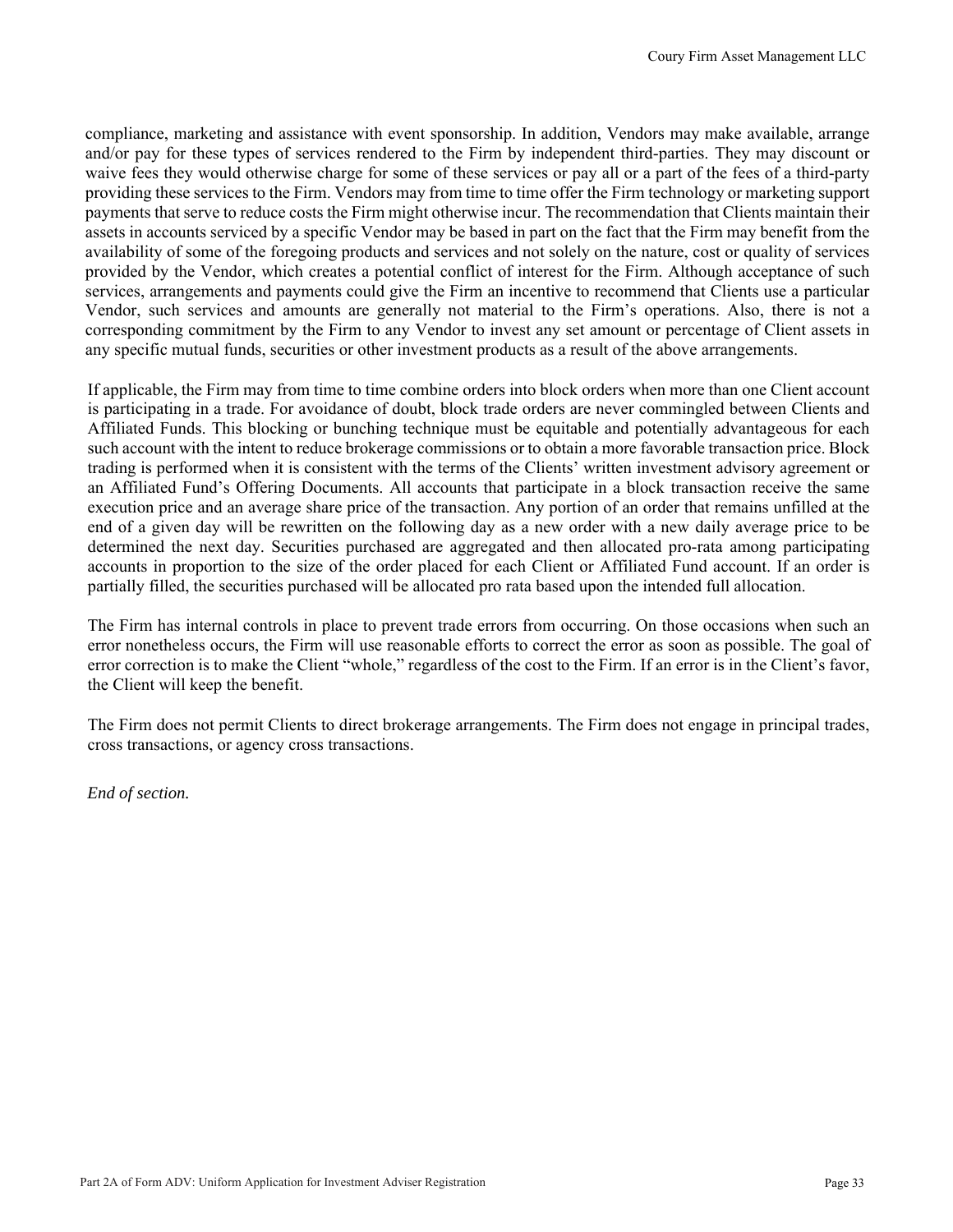#### **Item 13: Review of Accounts.**

The Firm anticipates that it will conduct ongoing portfolio monitoring in addition to more formal, periodic reviews of the Clients' portfolios. Also, ad hoc reviews of the Clients' accounts may be triggered by special circumstances. Client accounts that receive wealth planning and coordination services by the Firm are reviewed on an as-needed basis or as agreed to with the Client and the Firm. Such reviews may be triggered by a planning update, a Client event, or changes in the Client's circumstances. All advisory Clients are encouraged to discuss their needs, goals, and objectives with the Firm and to keep the Firm informed of any changes or anticipated changes.

Reporting to Clients will be outlined in the Clients' applicable written investment advisory agreement. For the Affiliated Funds, reporting to underlying Investors will be outlined in the Affiliated Fund Offering Documents.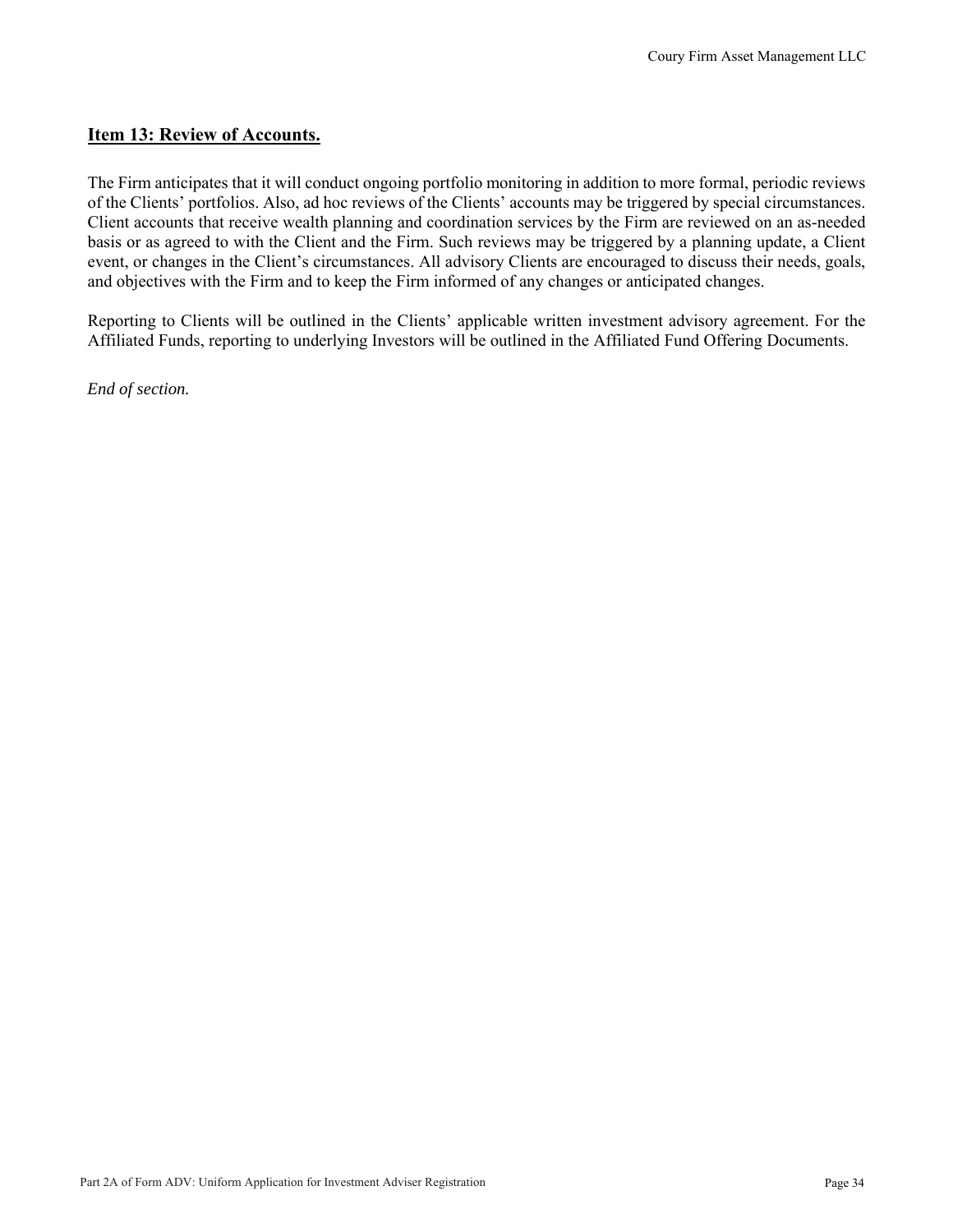## **Item 14: Client Referrals and Other Compensation.**

The Firm does not currently engage any third-parties for Client referrals. The Firm does not receive any economic benefits, other than the stated fees described in this brochure, from Clients for providing investment advice and other advisory services.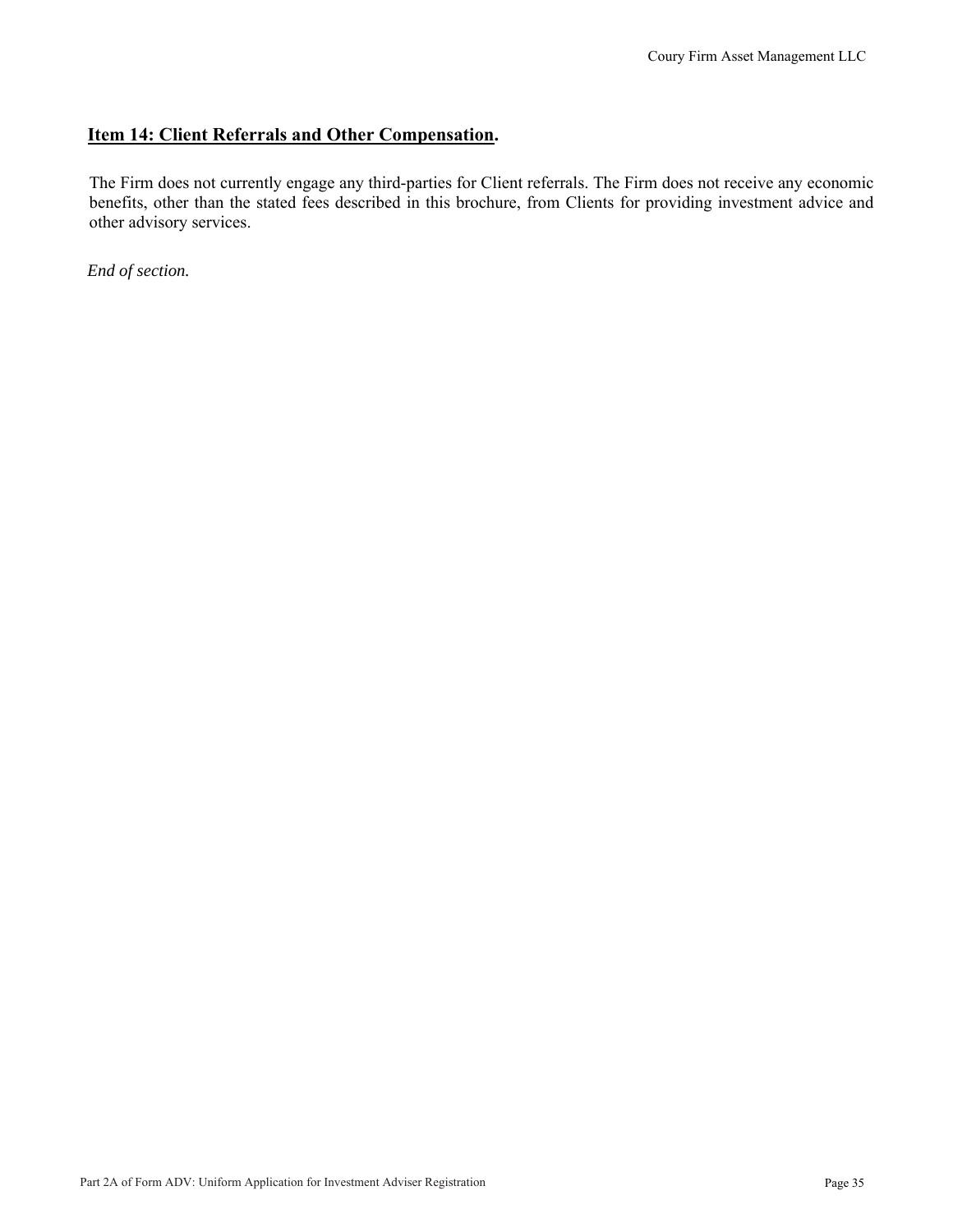## **Item 15: Custody.**

All Clients' accounts are held in custody by unaffiliated broker/dealers or banks, but the Firm can access many Clients' accounts through its ability to debit investment advisory fees. For this reason, the Firm is considered to have custody of certain Client assets.

Account custodians send statements directly to the account owners on at least a quarterly basis. Clients should carefully review these statements and should compare these statements to any account information provided by the Firm.

Additionally, CCM's role as the general partner to Affiliated Funds enables it to access Affiliated Fund assets, and the Firm has developed policies and procedures to safeguard and protect the Affiliated Funds' assets. Such procedures include among other things, maintaining the Affiliated Funds' assets with an independent custodian, the separation of functions, and signatory approvals for certain types of distributions. The Affiliated Funds managed by the Firm will be subject to an annual audit completed by an independent public accounting firm that is registered with and subject to regular inspection by the Public Company Accounting Oversight Board, in addition to providing access to audited financial statements to each Investor. The audited financial statements will be prepared in accordance with generally accepted accounting principles (GAAP), issued with an unqualified opinion, and available for distribution within 120 days of the Affiliated Funds' fiscal year end.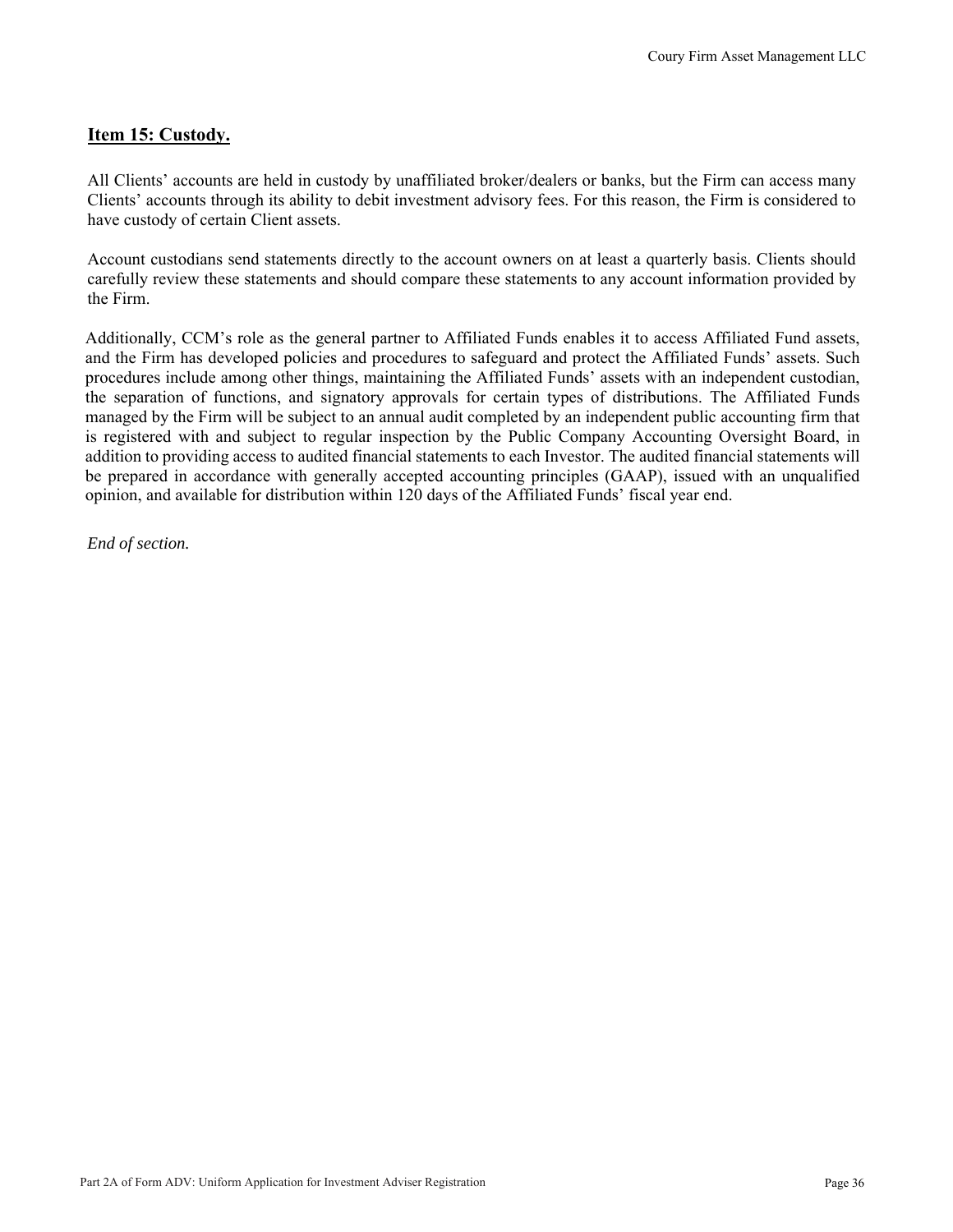## **Item 16: Investment Discretion.**

The Firm provides nondiscretionary and discretionary advisory services to its Clients. Any limits to the Firm's authority and other specifications are included in the Client's written investment advisory agreement with the Firm.

The Firm only provides discretionary advisory services to its Affiliated Funds. Any limits to the Firm's authority and other specifications related to managing its Affiliated Funds are included in the Affiliated Funds' investment management agreement with the Firm.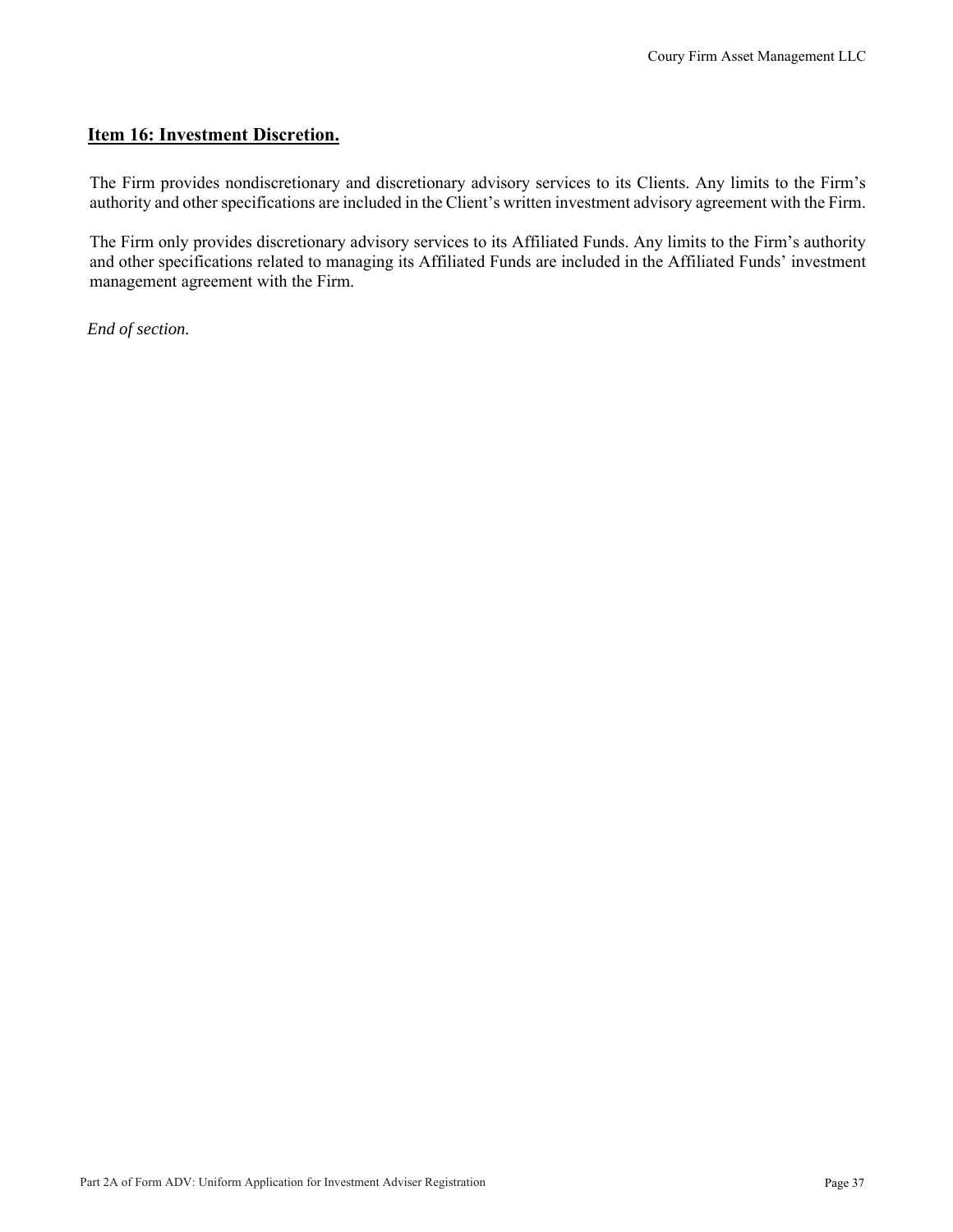#### **Item 17: Voting Client Securities.**

If applicable, the Firm only has the authority to vote proxies on behalf of the Affiliated Funds. The Firm will vote each proxy in accordance with its fiduciary duty. The Firm will seek to vote proxies in a way that maximizes the value of Affiliated Funds' assets and in a manner that is consistent with management recommendations except in certain specific situations where the Firm determines management recommendation is not consistent with the Affiliated Funds' interests. The Firm may abstain from voting if it deems that abstaining is in the Affiliated Funds' best interests. For example, the Firm may be unable to vote securities that have been lent by the custodian. Also, proxy voting in certain countries involves "share blocking," which limits the Firm's ability to sell the affected security during a blocking period that can last for several weeks.

It is possible that a conflict between the Affiliated Funds' interests and the Firm's interest will arise. In such cases, the Firm will vote the proxies solely on the investment merits of the proposal.

The Firm will only direct the Affiliated Funds' participation in class actions. The Firm will determine whether the Affiliated Funds will (a) participate in a recovery achieved through a class action, or (b) opt out of the class action and separately pursue their own remedy. The Firm does not serve as the lead plaintiff in class actions because the costs of such participation typically exceed any extra benefits that accrue to lead plaintiffs.

Clients may obtain a copy of the proxy voting and class action policies and procedures from the CCO via email at  $compliance@couryfirm.com$  or by phone at 412-261-5744. The Affiliated Funds' Investors may also obtain information about how he Firm voted any proxies on behalf of the Affiliated Funds by contacting the Firm at the phone number or email provided directly above.